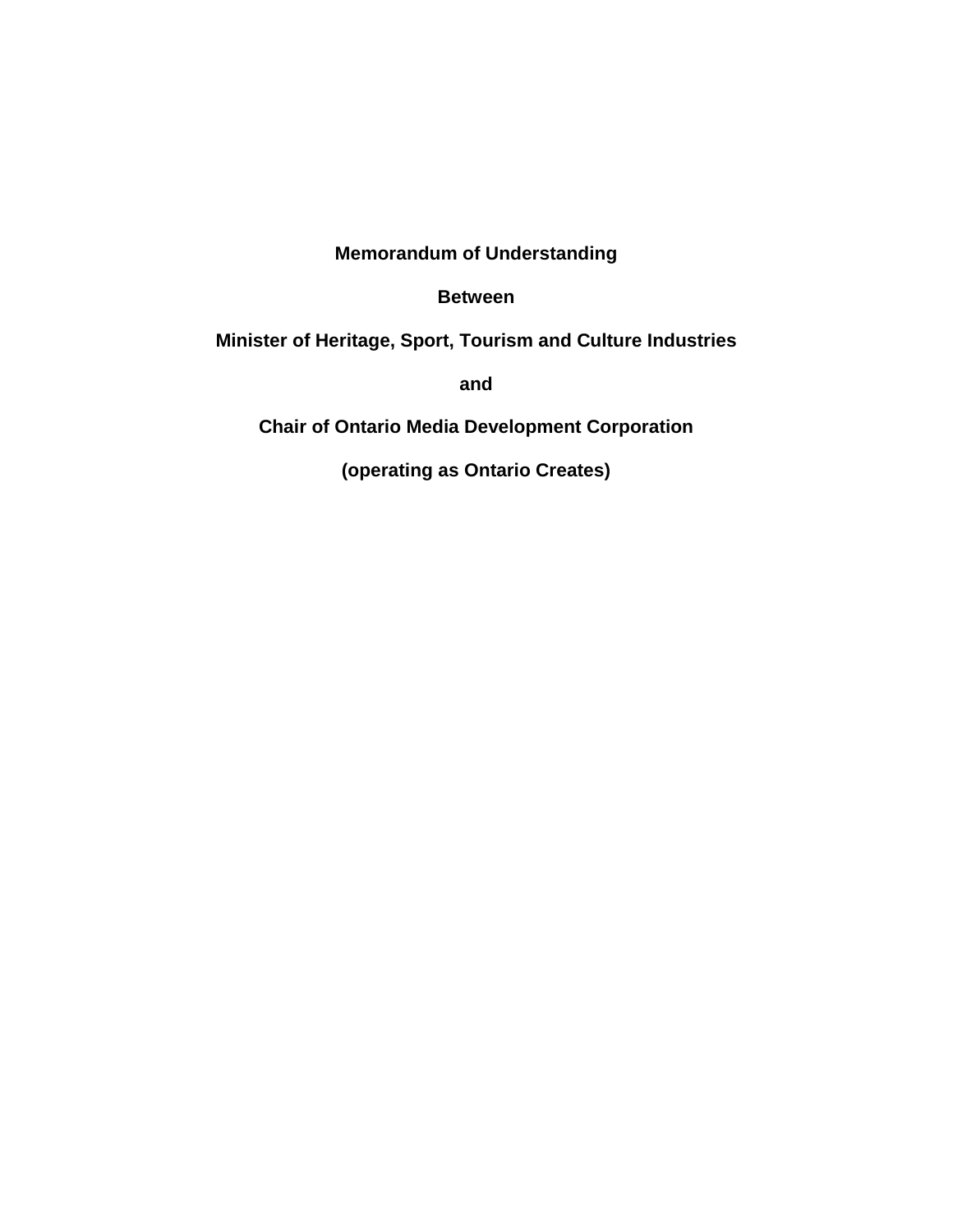| 7.1 |                                                                      |  |  |  |  |
|-----|----------------------------------------------------------------------|--|--|--|--|
| 7.2 |                                                                      |  |  |  |  |
| 7.3 |                                                                      |  |  |  |  |
| 7.4 |                                                                      |  |  |  |  |
| 7.5 |                                                                      |  |  |  |  |
|     |                                                                      |  |  |  |  |
| 8.1 |                                                                      |  |  |  |  |
| 8.2 |                                                                      |  |  |  |  |
| 8.3 |                                                                      |  |  |  |  |
| 8.4 |                                                                      |  |  |  |  |
| 8.5 |                                                                      |  |  |  |  |
|     |                                                                      |  |  |  |  |
|     |                                                                      |  |  |  |  |
|     |                                                                      |  |  |  |  |
|     |                                                                      |  |  |  |  |
|     |                                                                      |  |  |  |  |
|     |                                                                      |  |  |  |  |
|     |                                                                      |  |  |  |  |
|     |                                                                      |  |  |  |  |
|     |                                                                      |  |  |  |  |
|     |                                                                      |  |  |  |  |
|     |                                                                      |  |  |  |  |
|     | 13.4 Creation, Collection, Maintenance and Disposition of Records 23 |  |  |  |  |
|     |                                                                      |  |  |  |  |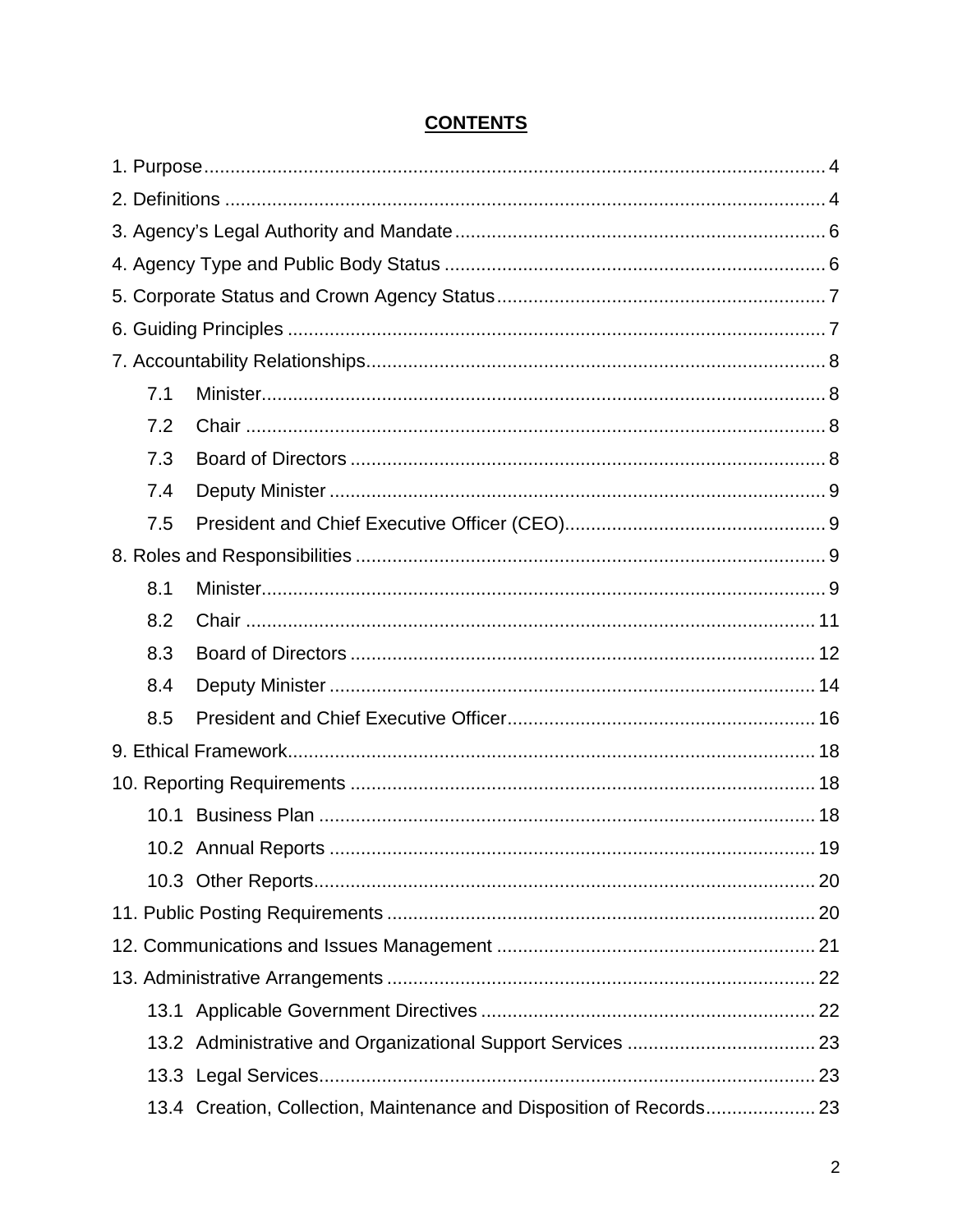|                                                                                |  | 16.1 Delegation of Human Resources Management Authority  28 |  |  |
|--------------------------------------------------------------------------------|--|-------------------------------------------------------------|--|--|
|                                                                                |  |                                                             |  |  |
|                                                                                |  |                                                             |  |  |
|                                                                                |  |                                                             |  |  |
|                                                                                |  |                                                             |  |  |
|                                                                                |  |                                                             |  |  |
|                                                                                |  |                                                             |  |  |
|                                                                                |  |                                                             |  |  |
| Appendix 1: Summary of Agency Reporting Requirements                           |  |                                                             |  |  |
| Appendix 2: Applicable Government of Ontario Directives                        |  |                                                             |  |  |
| Appendix 3: Administrative and Organizational Support Services Provided by the |  |                                                             |  |  |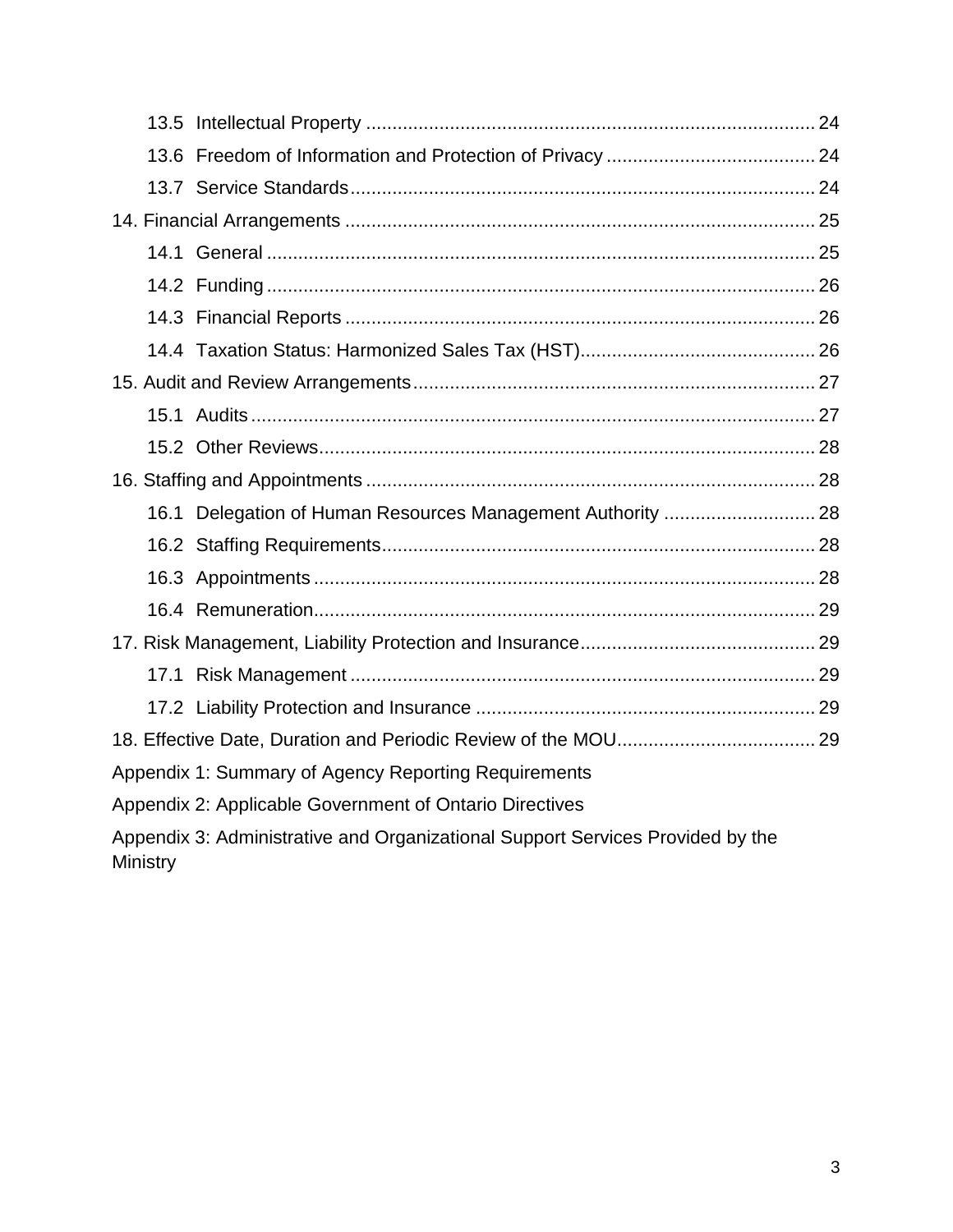The parties to this Memorandum of Understanding agree to the following:

## <span id="page-3-0"></span>**1. Purpose**

- a. The purpose of this Memorandum of Understanding (MOU) is to:
	- Establish the accountability relationships between the Minister of Heritage, Sport, Tourism and Culture Industries and the Chair of the Ontario Media Development Corporation (operating as Ontario Creates), on behalf of the Agency.
	- Clarify the roles and responsibilities of the Minister, the Chair, the Deputy Minister, the Agency Chief Executive Officer, and the Agency's Board of Directors.
	- Clarify the operational, administrative, financial, staffing, auditing and reporting arrangements between the Ontario Media Development Corporation (operating as Ontario Creates) and the Ministry of Heritage, Sport, Tourism and Culture Industries.
- b. This MOU should be read together with Ontario Regulation 672/00 made under the *Development Corporations Act*. This MOU does not affect, modify or limit the powers of the Agency as set out under Ontario Regulation 672/00, or interfere with the responsibilities of any of its parties as established by law. In case of a conflict between this MOU and any Act or regulation, the Act or regulation prevails.
- c. This MOU replaces the Memorandum of Understanding between the parties dated November 19, 2009.

# <span id="page-3-1"></span>**2. Definitions**

In this MOU:

- a. "AAD" means the Treasury Board/Management Board of Cabinet Agencies & Appointments Directive;
- b. "Agency" or "provincial Agency" means the Ontario Media Development Corporation (operating as Ontario Creates);
- c. "Annual Business Plan" means the annual business plan described under article 10.1 of this MOU;
- d. "Annual Report" means the annual report referred to in article 10.2 of this MOU;
- e. "Applicable Government Directives" means the government directives, policies, standards and guidelines that apply to the Agency, as may be amended or replaced from time to time, which are listed in Appendix 2 to this MOU;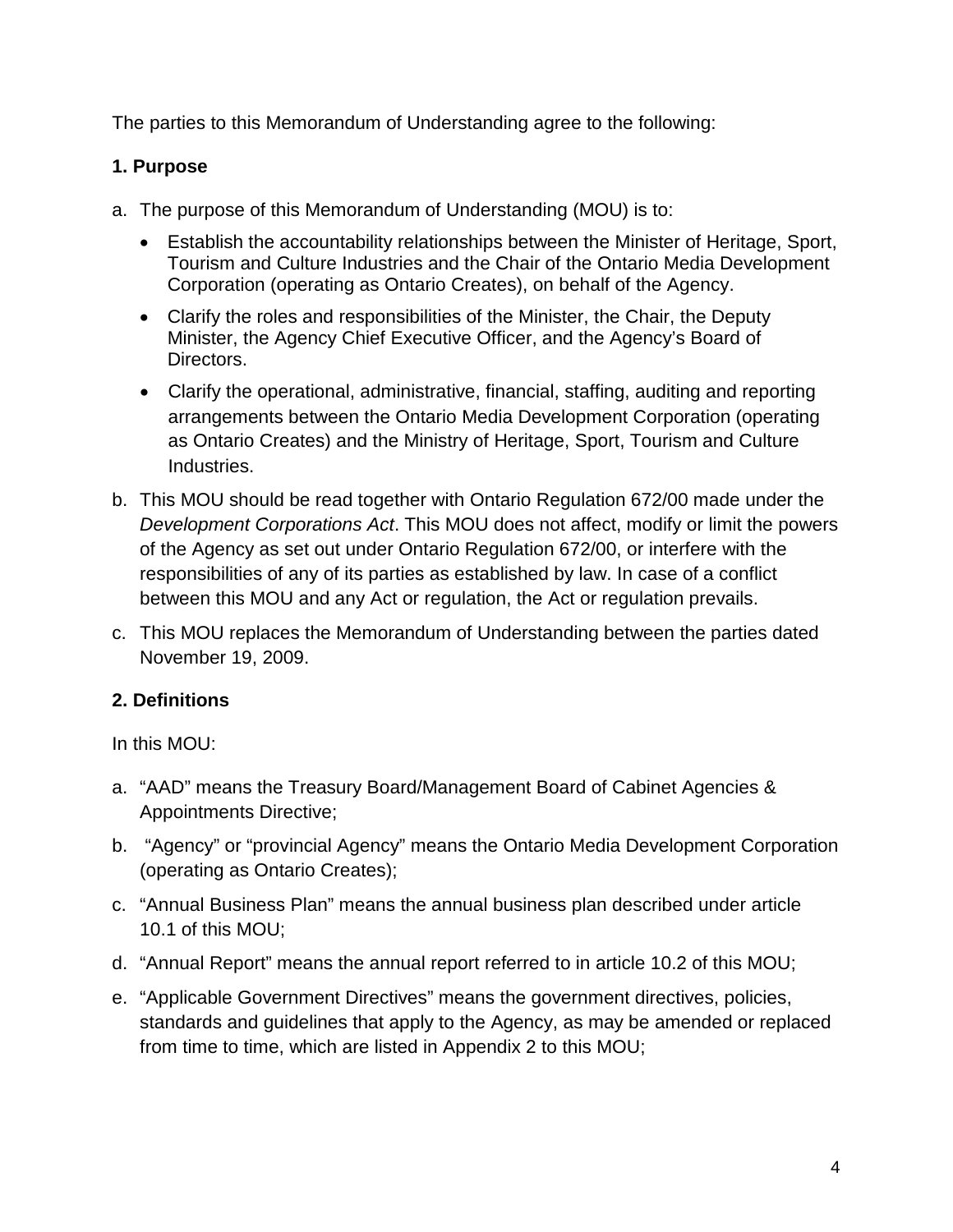- f. "Appointee" means a member appointed to the Agency by the Lieutenant Governor in Council, but does not mean an individual employed or appointed by the Agency as staff;
- g. "Board" means the Board of Directors of the Ontario Development Corporation;
- h. "President and CEO" means the President and Chief Executive Officer of the Ontario Media Development Corporation (operating as Ontario Creates);
- i. "Chair" means the Chair of the Ontario Media Development Corporation (operating as Ontario Creates);
- j. "Constituting instrument" means Ontario Regulation 672/00 made under the *Development Corporations Act* that established the Agency;
- k. "Deputy Minister" means the Deputy Minister of the Ministry of Heritage, Sport, Tourism and Culture Industries;
- l. "Executive Council Act" means the *Executive Council Act*, R.S.O. 1990, c. E. 25, as amended;
- m. "FIPPA" means the *Freedom of Information and Protection of Privacy Act*, R.S.O. 1990, c.F.31, as amended;
- n. "Fiscal Year" means the period from April 1 to March 31 of the following year;
- o. "Government" means the Government of Ontario;
- p. "MBC" means the Management Board of Cabinet;
- q. "Member" means a Member of the Ontario Media Development Corporation (operating as Ontario Creates);
- r. "Minister" means the Minister of Heritage, Sport, Tourism and Culture Industries or such other person who may be designated from time to time as the responsible Minister in relation to this MOU in accordance with the *Executive Council Act*, R.S.O. 1990, c.E.25, as amended;
- s. "Minister of Finance" means the Minister of Finance or such other person who may be designated from time to time under the *Executive Council Act*;
- t. "Ministry" means the Ministry of Heritage, Sport, Tourism and Culture Industries or any successor to the Ministry;
- u. "MOU" means this Memorandum of Understanding signed by the Minister and the Chair;
- v. "President of the Treasury Board" means this President of the Treasury Board of such other person who may be designated from time to time under the *Executive Council Act*;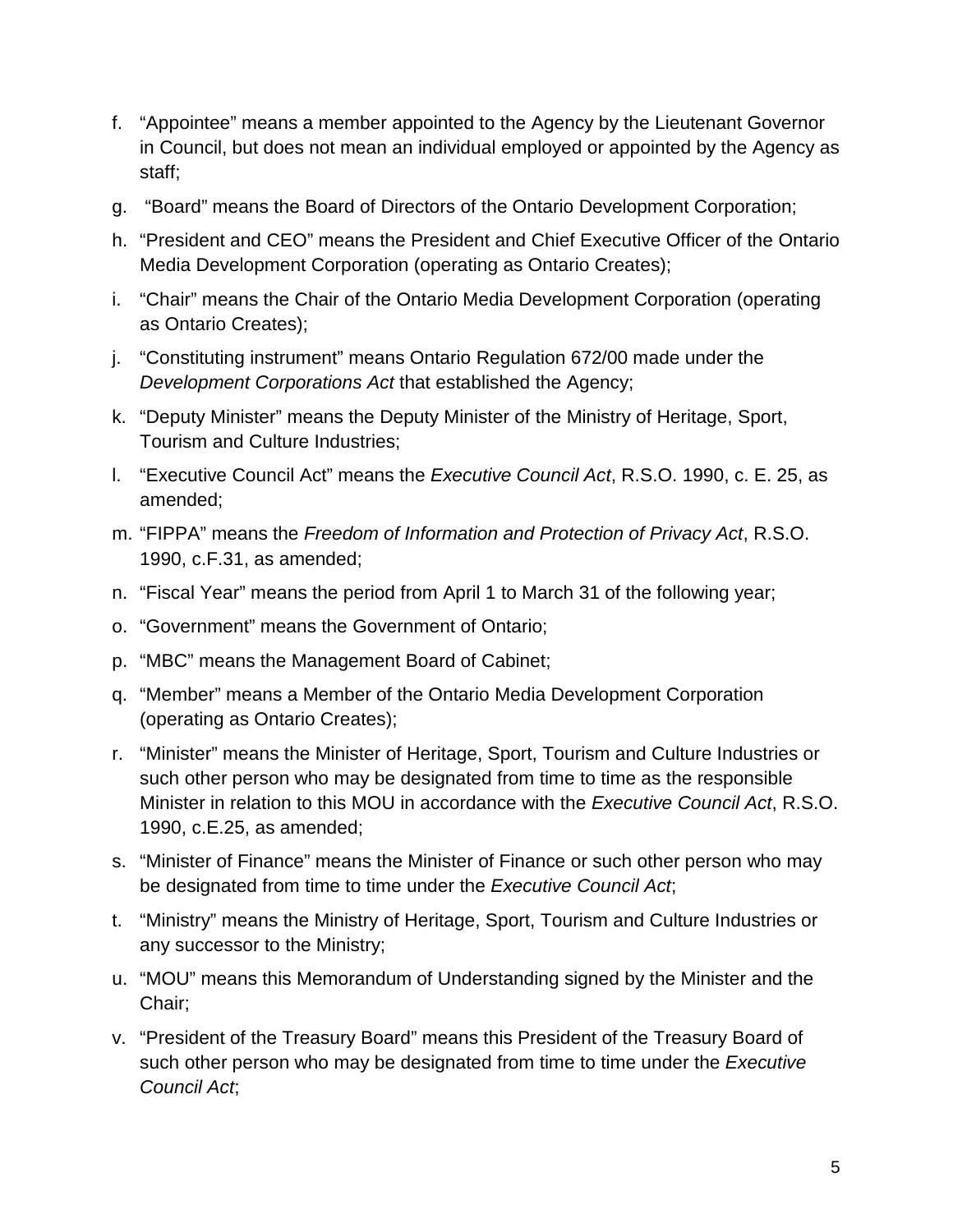- w. "PSC" means the Public Service Commission;
- x. "PSOA" means the *Public Service of Ontario Act, 2006*, S.O. 2006, c. 35, Sched. A, as amended;
- y. "Regulation" means Ontario Regulation 672/00 made under the *Development Corporations Act* that governs the Agency;
- z. "TBS" means the Treasury Board Secretariat; and

aa."TB/MBC" means the Treasury Board/Management Board of Cabinet.

## <span id="page-5-0"></span>**3. Agency's Legal Authority and Mandate**

- a. The legal authority of the Ontario Media Development Corporation (operating as Ontario Creates) is set out in Ontario Regulation 672/00 made under the *Development Corporations Act*.
- b. The Agency is also subject to the *Development Corporations Act*.
- c. The provincial Agency's mandate is set out in Ontario Regulation 672/00, which states that the Agency's objects are to stimulate employment and investment in Ontario by : (a) contributing to the continued expansion of a business environment in Ontario that is advantageous to the growth of the cultural media industry and to the growth of new employment, investment and production opportunities in Ontario; (b) facilitating and supporting innovation, invention and excellence in Ontario's cultural media industry by stimulating creative production, format innovation and new models of collaboration among sectors of the cultural media industry; (c) fostering and facilitating co-operation among entities within the cultural media industry and between the public and private sectors to stimulate synergies in product development and the creation of products with original Canadian content; (d) assisting in the promotion and marketing of Ontario's cultural media industry as a world-class leader; (e) administering provincial tax credit programs and such other programs and initiatives as may be required by legislation or a Minister of the Government of Ontario; and (f) acting as a catalyst for information, research and technological development in the cultural media industry provincially, nationally and internationally.

#### <span id="page-5-1"></span>**4. Agency Type and Public Body Status**

- a. The Agency is designated as a board-governed provincial Agency (operational service) under the Agencies and Appointments Directive.
- b. The Agency is prescribed as a public body and a Commission public body in accordance with Ontario Regulation 146/10 under the *Public Service of Ontario Act,*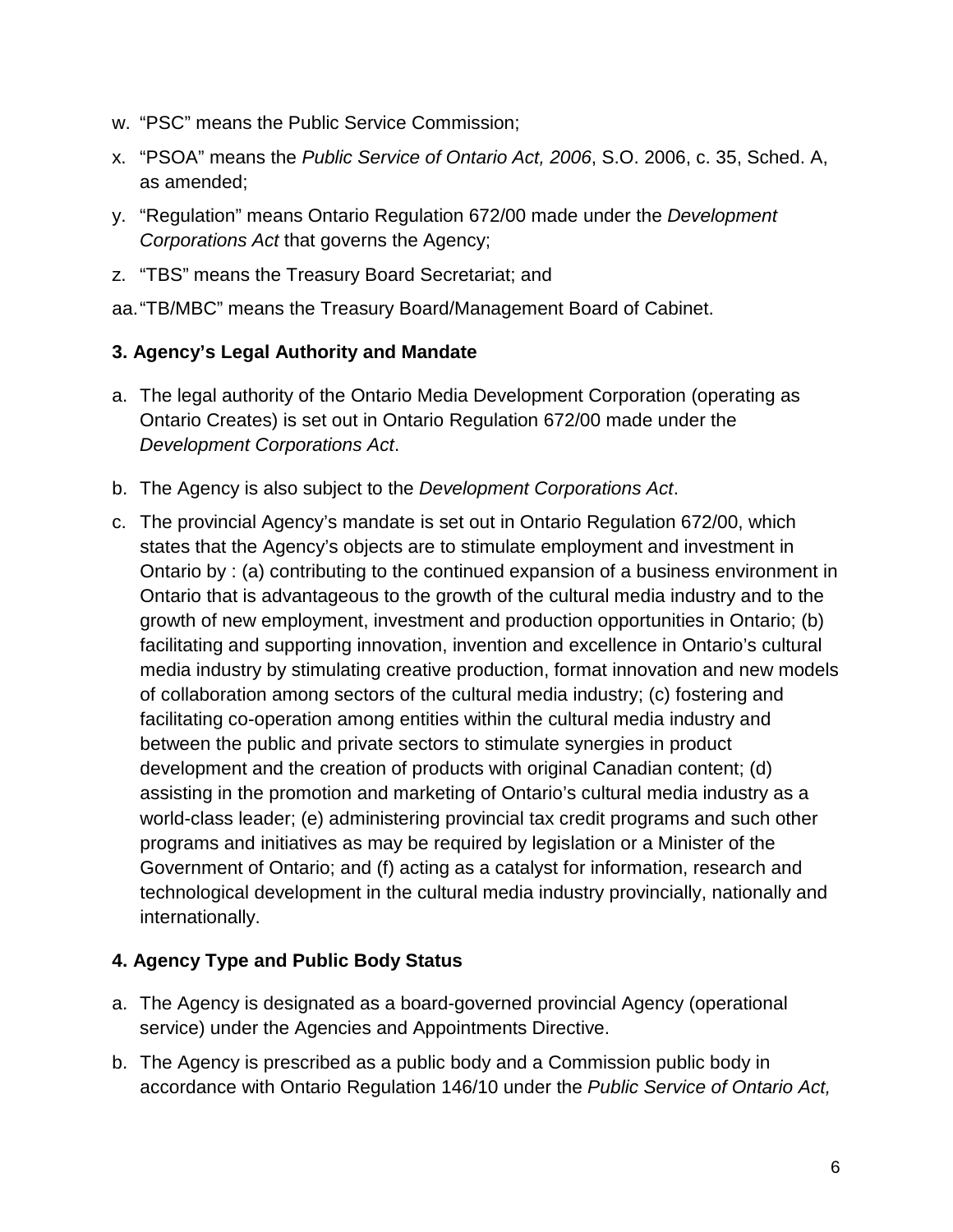*2006*. It is not organizationally part of the Ministry, but it is considered to be within Government.

# <span id="page-6-0"></span>**5. Corporate Status and Crown Agency Status**

- a. In accordance with section 3 of the Regulation, the Agency is a Crown Agency within the meaning of the *Crown Agency Act*.
- b. In accordance with subsection 8(1) of the Regulation, the provincial Agency has the capacity, rights, power and privileges of a natural person for carrying out its objects, subject to the limitations placed upon it under the Regulation and/or limitations imposed by TB/MBC.
- c. Section 2 of the Regulation states that the Agency is a corporation without share capital.
- d. Section 13 of the Regulation states that the *Corporations Act* and the *Corporations Information Act* do not apply to the Agency.

# <span id="page-6-1"></span>**6. Guiding Principles**

The parties agree to the following principles:

- a. The Minister recognizes that the Agency exercises powers and performs duties in accordance with its legal mandate under the Regulation.
- b. The Minister recognizes that the Agency plays a meaningful role in the development of the policies and programs of the Government of Ontario, as well as in the implementation of those policies and delivery of programs.
- c. The Board of Directors acknowledge that it is accountable, through the Minister, to the Legislative Assembly in exercising its mandate. Accountability is a fundamental principle to be observed in the management, administration and operations of the Agency. The Board of Directors acknowledges that it is accountable to the Minister, through the Chair, for governance and oversight of the Agency.
- d. As an Agency of the Government of Ontario, the Agency conducts itself according to the management principles of the Government of Ontario. These principles include ethical behaviour; prudent, effective and lawful use of public resources; fairness; high quality service to the public; and openness and transparency to the extent allowed under the law.
- e. The Minister and the Board of Directors, through the Chair, are committed to a strong Agency that is empowered to fulfill its statutory mandate efficiently and effectively. They share the goal of establishing and maintaining a co-operative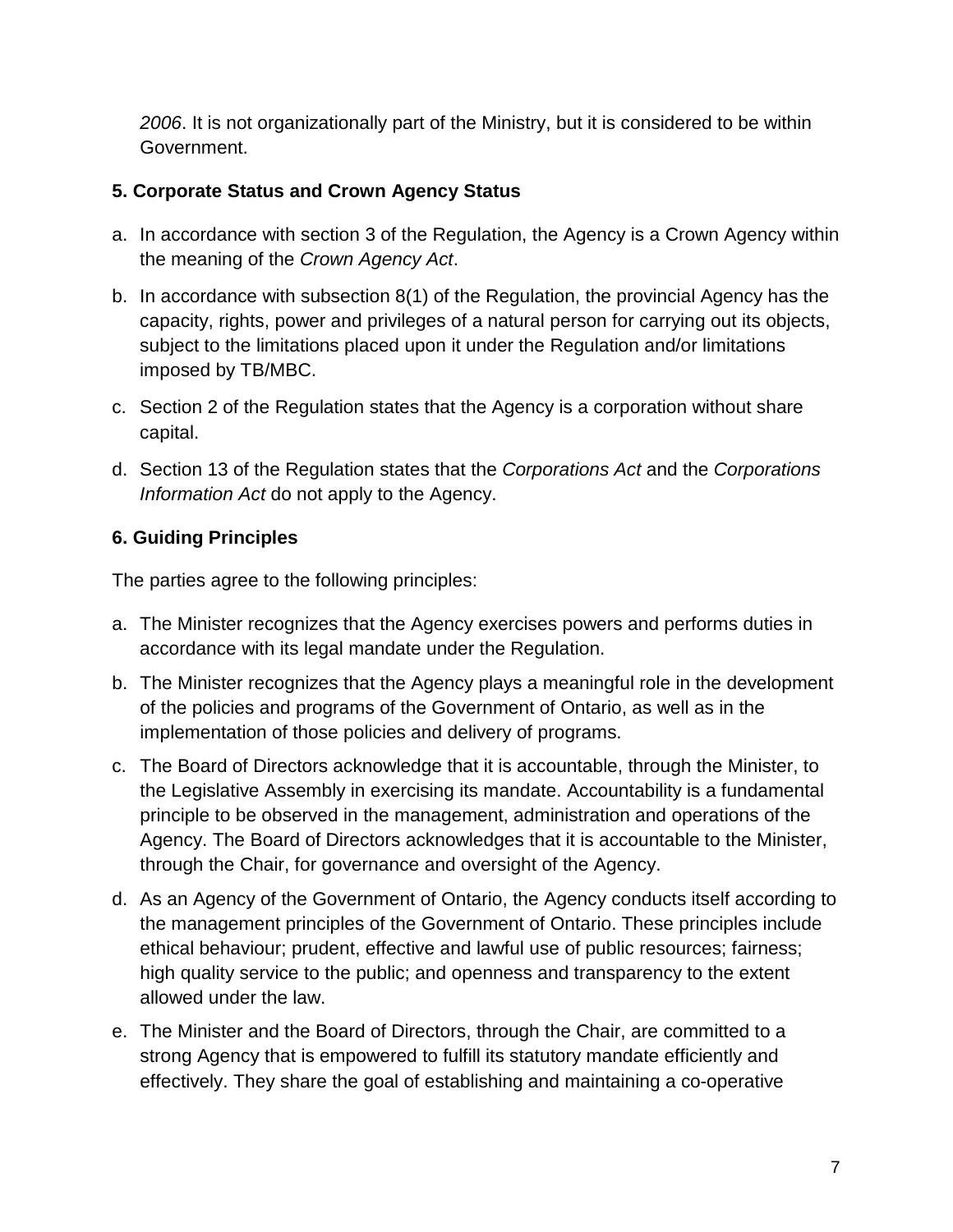relationship that facilitates the efficient administration of the Agency and fulfillment of its statutory responsibilities.

- f. The Agency and the Ministry agree to avoid duplication of services wherever possible.
- g. The Agency and the Ministry will work together in a mutually respectful manner.
- h. The Minister acknowledges the need for the Agency's decisions regarding tax credit certifications and investment programs to be made, and be seen by the public to be made, independently and impartially.

# <span id="page-7-0"></span>**7. Accountability Relationships**

## <span id="page-7-1"></span>**7.1 MINISTER**

The Minister is accountable:

- a. To Cabinet and the Legislative Assembly for the Agency's fulfilment of its mandate and its compliance with government policies, and for reporting to the Legislative Assembly on the Agency's affairs.
- b. For reporting and responding to Treasury Board/Management Board of Cabinet on the Agency's performance and compliance with government's applicable directives and operational policies.
- c. To the Cabinet for the performance of the Agency and its compliance with the government's operational policies and broad policy directions.

# <span id="page-7-2"></span>**7.2 CHAIR**

The Chair, acting on behalf of the Board of Directors, is accountable:

- a. To the Minister for the Agency's performance in fulfilling its mandate, and for carrying out the roles and responsibilities assigned to the Chair by the Regulation, this MOU, and applicable TB/MBC, PSC and government directives.
- b. For reporting to the Minister, as requested, on the Agency's activities.
- c. For ensuring timely communications with the Minister regarding any issue that affects, or can reasonably be expected to affect, the Minister's responsibilities for the Agency.

## <span id="page-7-3"></span>**7.3 BOARD OF DIRECTORS**

The Board of Directors is accountable, through the Chair, to the Minister for the oversight and governance of the Agency; setting goals, objectives and strategic direction for the Agency within its mandate; and for carrying out the roles and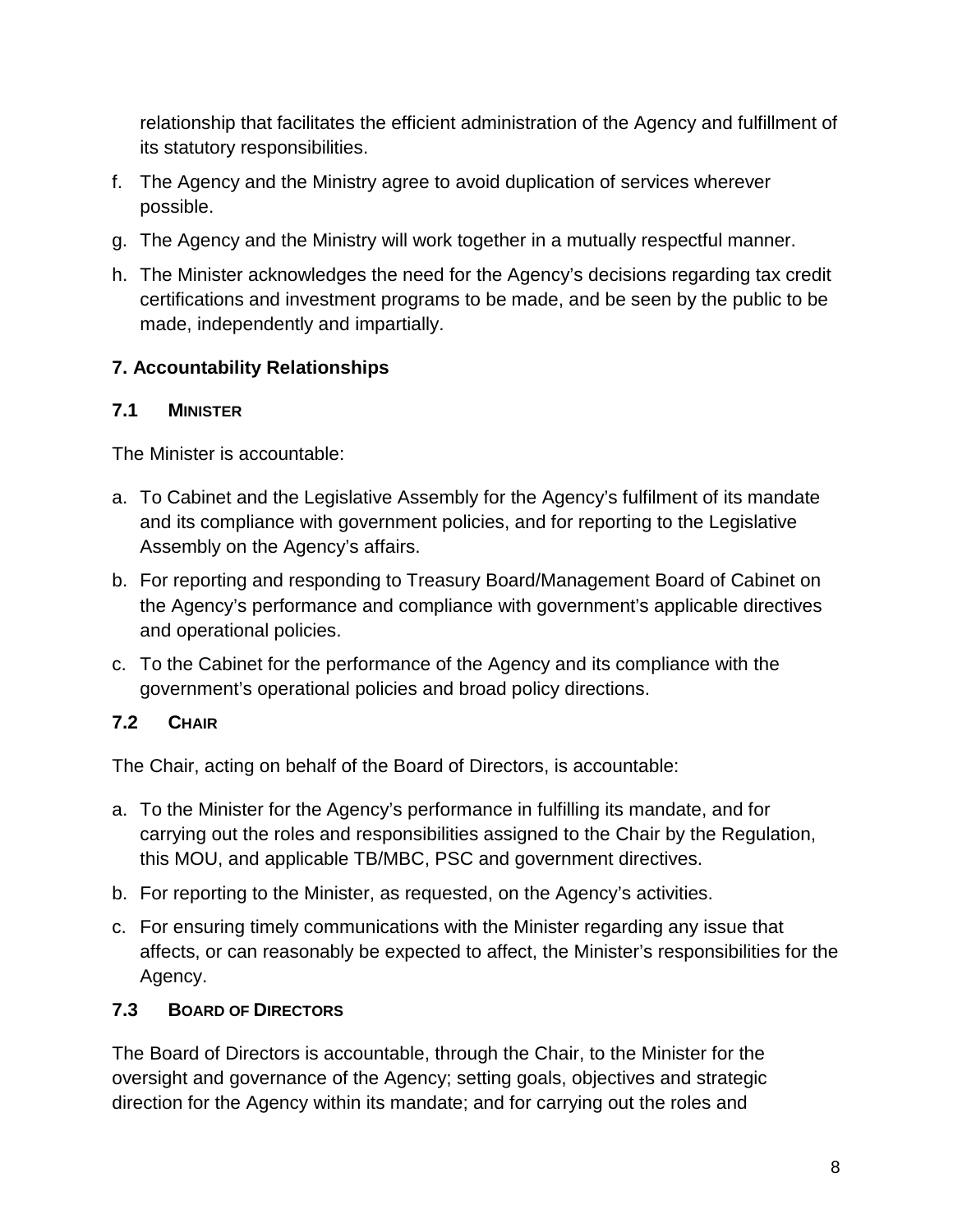responsibilities assigned to it by the Regulation, this MOU, and applicable TB/MBC, PSC and other government directives.

# <span id="page-8-0"></span>**7.4 DEPUTY MINISTER**

The Deputy Minister is accountable to the Secretary of the Cabinet and the Minister for the performance of the Ministry in providing administrative and organizational support to the Agency and for carrying out the roles and responsibilities assigned by the Minister, the Regulation, this MOU, and applicable TB/MBC, PSC and government directives.

The Deputy Minister is also accountable for attesting to TB/MBC on the Agency's compliance with applicable TB/MBC directives.

# <span id="page-8-1"></span>**7.5 PRESIDENT AND CHIEF EXECUTIVE OFFICER (CEO)**

The President and CEO is accountable to the Board for the management and administration of the Agency, the supervision of Agency staff, and carrying out the roles and responsibilities assigned by the Board, the Agency's constituting instrument, this MOU and government directives. The President and CEO works under the direction of the Chair to implement policy and operational decisions. The President and CEO reports the Agency's performance results to the Board, through the Chair.

As an Ontario Public Service employee, the President and CEO reports to the Deputy Minister, and is also accountable to the Deputy Minister for carrying out the roles and responsibilities assigned by applicable TB/MBC, PSC and government directives, Ministry policies, the Regulation, and this MOU.

# <span id="page-8-2"></span>**8. Roles and Responsibilities**

# <span id="page-8-3"></span>**8.1 MINISTER**

The Minister is responsible for:

- a. Reporting and responding to the Legislative Assembly on the affairs of the Agency.
- b. Reporting and responding to TB/MBC on the Agency's performance and compliance with applicable TB/MBC directives, the government's operational policies and policy directions.
- c. Recommending to TB/MBC, where required, the merger, any change to the mandate, or dissolution of the Agency.
- d. Recommending to TB/MBC the powers to be given to, or revoked from, the Agency when a change to the Agency's mandate is being proposed.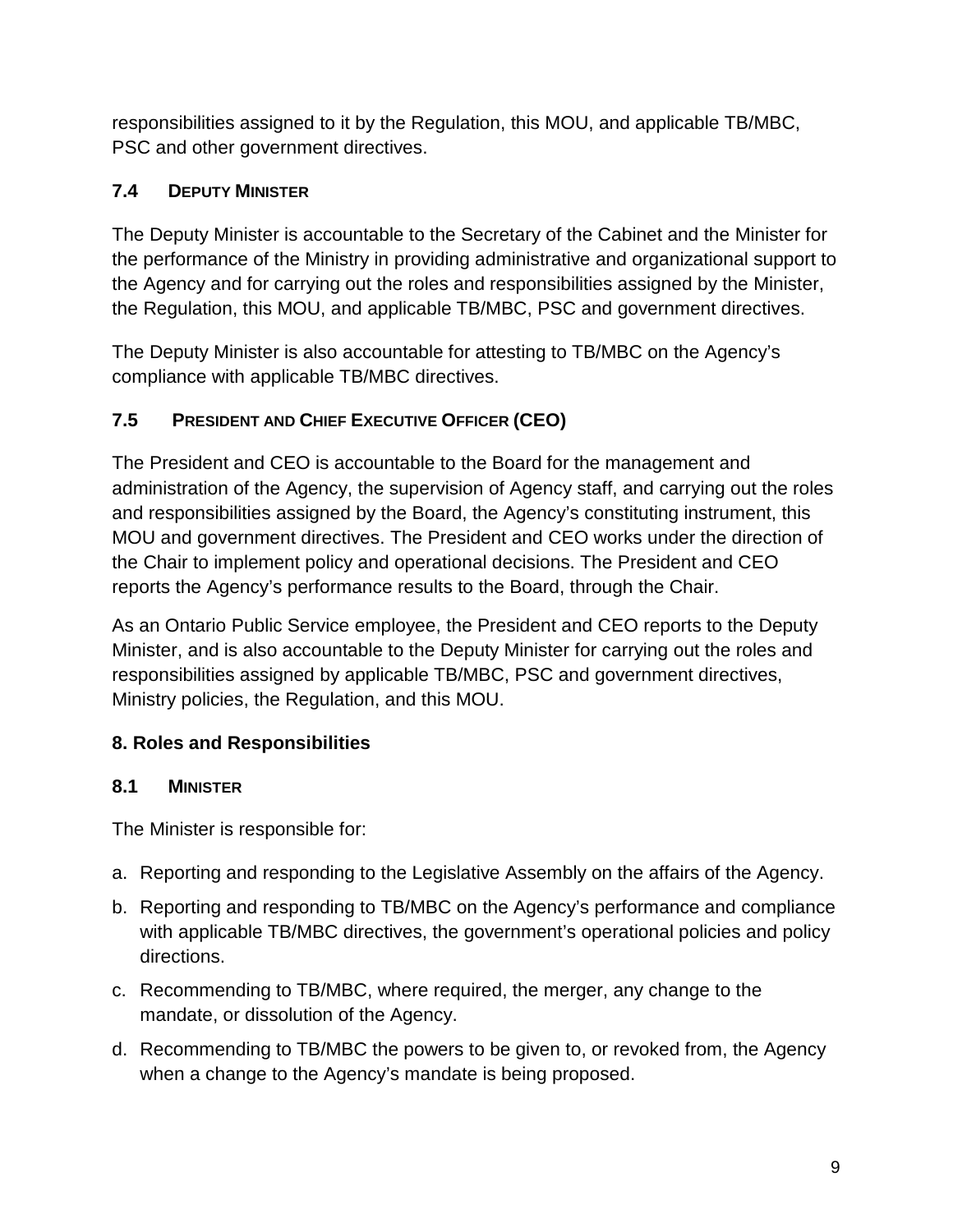- e. Meeting with the Chair to discuss issues relating to the fulfilment of the Agency's mandate.
- f. Working with the Chair to develop appropriate measures and mechanisms related to the performance of the Agency.
- g. Reviewing the advice or recommendation of the Chair on candidates for appointment or re-appointment to the Board.
- h. Making recommendations to and taking direction from the Premier's Office for appointments, reappointments and revocations to the Agency, pursuant to the process for Agency appointments established by legislation and/or by TB/MBC through the AAD.
- i. Determining at any time the need for a review or audit of the Agency, directing the Chair to undertake reviews of the Agency on a periodic basis, and recommending to TB/MBC any change(s) to the governance or administration of the Agency resulting from any such review or audit.
- j. When appropriate or necessary, taking action or directing that the Agency take corrective action with respect to the Agency's administration or operations.
- k. For tabling the annual report within 30 calendar days of approving it.
- l. For ensuring that the Agency's annual report is made available to the public after it is tabled and within 30 calendar days of approval by the Minister and tabling it in the Legislative Assembly.
- m. Approving the annual report of the Agency within 60 days of receiving the annual report from the Agency.
- n. Informing the Chair of the government's priorities and broad policy directions for the Agency.
- o. Consulting, as appropriate, with the Chair (and others) on significant new directions or when the government is considering regulatory or legislative changes for the Agency.
- p. Developing the Agency's MOU with the Chair, as well as any amendments to it, and signing the MOU into effect after it has been signed by the Chair.
- q. Reviewing and approving the Agency's annual business plan.
- r. Recommending to TB/MBC any provincial funding to be allocated to the Agency.
- s. Outlining the high-level expectations, key commitments and performance priorities for the Agency at the beginning of the annual business planning cycle through the Agency mandate letter.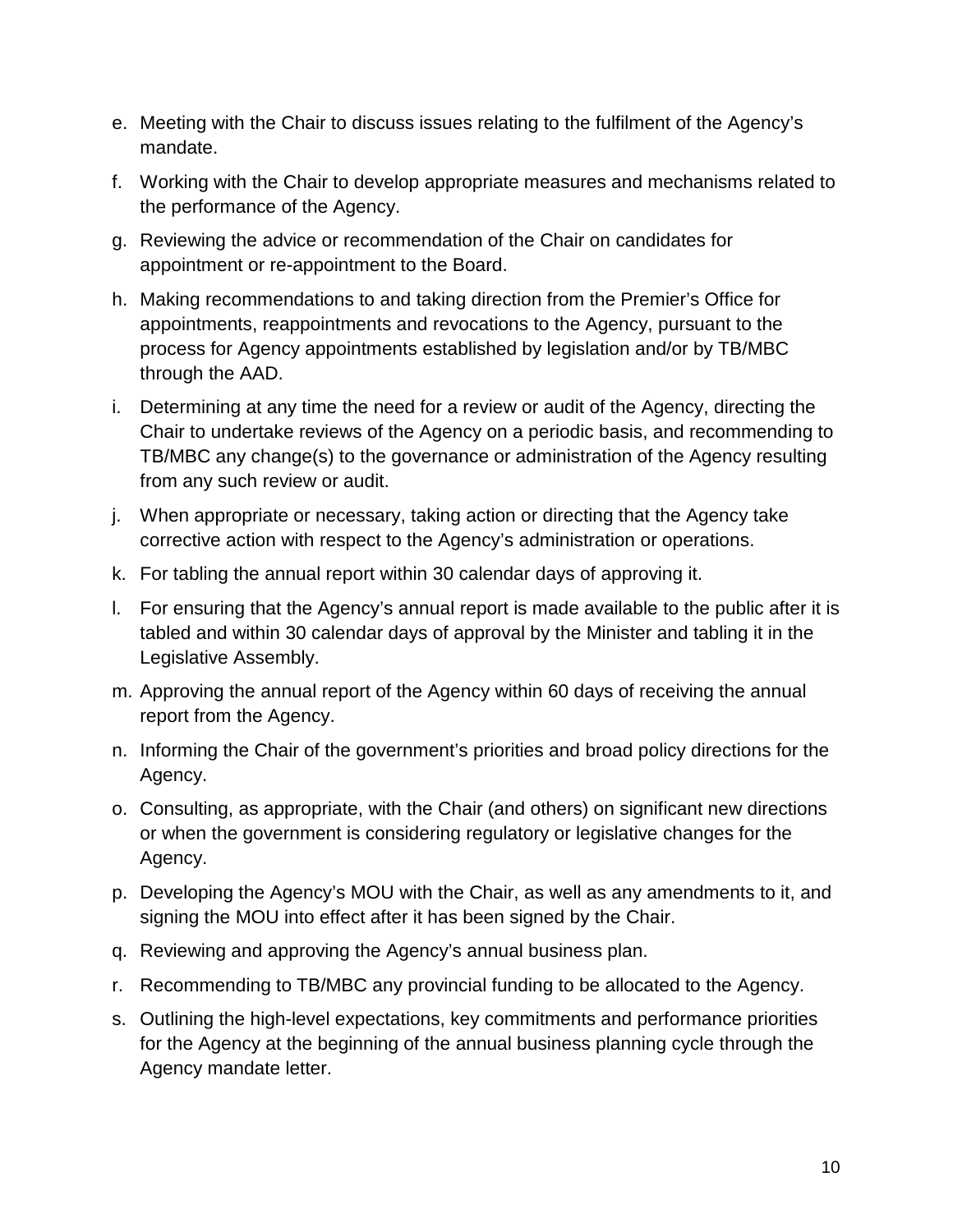#### <span id="page-10-0"></span>**8.2 CHAIR**

The Chair is responsible to support the Board of Directors for:

- a. Providing leadership to the Agency by working with the Board of Directors to set the goals, objectives and strategic directions within its mandate.
- b. Providing leadership to the Agency's Board of Directors and ensuring that the Board carries out its responsibilities for decisions regarding the Agency.
- c. Chairing Board meetings, including the management of the Board's agenda.
- d. Reviewing and approving claims for per diems and travel expenses for appointees to the Board.
- e. Seeking strategic policy direction for the Agency from the Minister.
- f. Ensuring timely communications with the Minister regarding any issues or events that may concern, or can reasonably be expected to concern the Minister in the exercise of his/her responsibilities relating to the Agency.
- g. Consulting with the Minister in advance regarding any activity, which may have an impact on the government and Ministry's policies, directives or procedures, or on the Agency's mandate, powers or responsibilities as set out in the Agency's constituting instrument.
- h. Reporting to the Minister, as requested, on the Agency's activities within agreed upon timelines, including an annual letter confirming the Agency's compliance with all applicable legislation, directives, and accounting and financial policies.
- i. Ensuring that the Agency operates within its approved budget allocation in fulfilling its mandate, and that public funds are used for the purpose intended with integrity and honesty.
- j. Developing the Agency's MOU with the Minister and signing it on behalf of the Board.
- k. Submitting the Agency's business plan, budget, annual report and financial reports, on behalf of the Board, to the Minister in accordance with the timelines specified in the applicable TB/MBC and government directives, and Appendix 1 of this MOU.
- l. Providing the Minister with every external audit report (including third-party audits), a copy of the Agency's response to each report, and any recommendation in the report. The Minister may share the audit reports with the Minister of Finance and the President of Treasury Board.
- m. Advising the Minister annually on any outstanding audit recommendations per direction of the Board of Directors.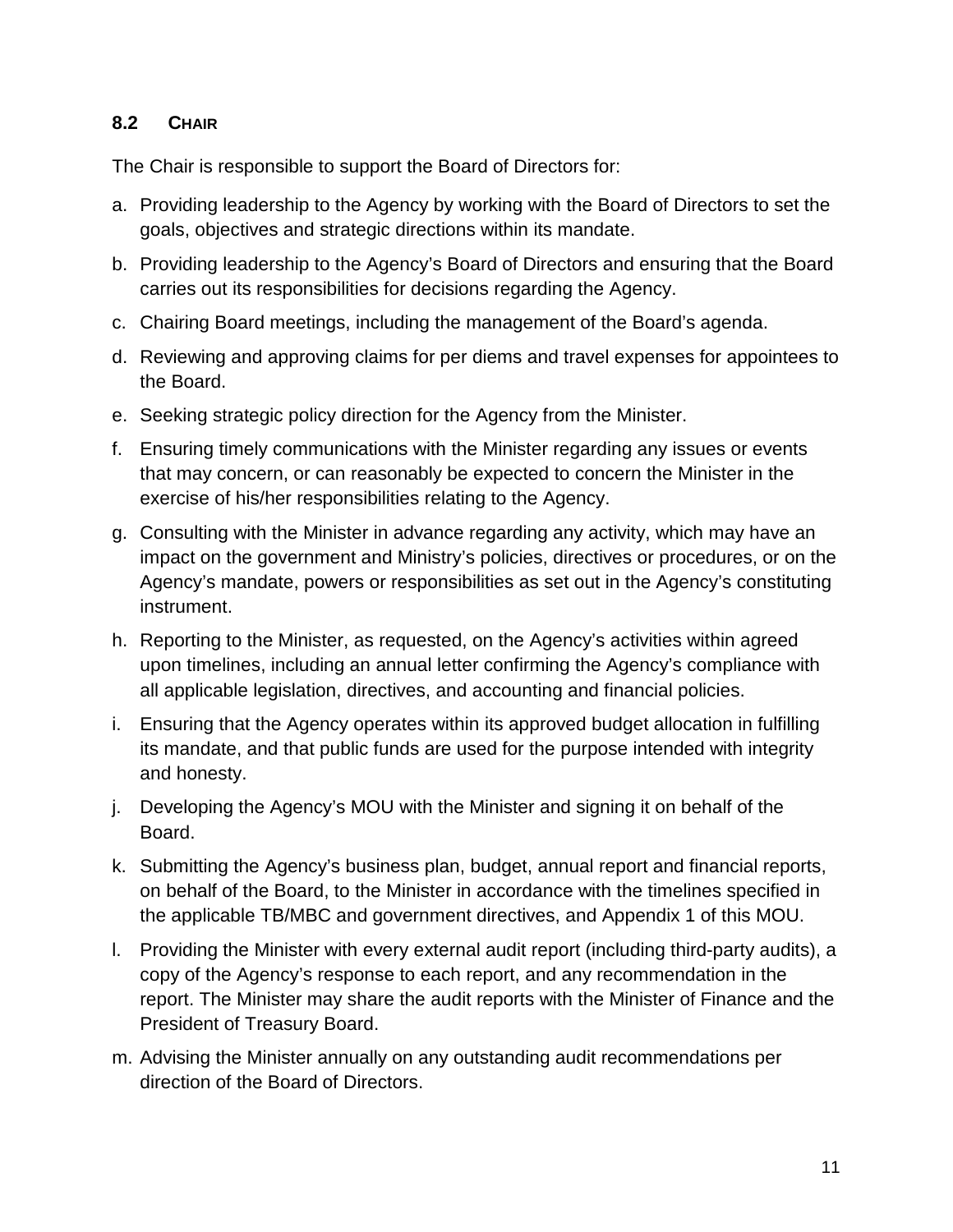- n. Ensuring that members are informed of their responsibilities under the PSOA with regard to the rules of ethical conduct, including the political activity rules.
- o. Ensuring appropriate management systems are in place (financial, information technology, human resources) for the effective administration of the Agency.
- p. Ensuring effective public communications and relations for the Agency, in accordance with the Public Communications Protocol.
- q. Cooperating with any review or audit of the Agency directed by the Minister or TB/MBC.
- r. Fulfilling the role of ethics executive for government appointees to the Agency, promoting ethical conduct and ensuring that all members of the Agency are familiar with the ethical requirements of the PSOA and the regulations and directives made under that Act, including in respect of conflict of interest, political activity and the protected disclosure of wrongdoing.
- s. Signing the MOU for the Agency as authorized by the Board.
- t. Keeping the Minister informed of upcoming appointment vacancies and providing recommendations for appointments or re-appointments.
- u. Ensuring compliance with legislative, TB/MBC policy obligations, and accounting and financial policies.
- v. Liaising and engaging with the Deputy Minister and seeking input from the Board of Directors on the recruitment, selection and appointment of a President and CEO.
- w. Engaging and consulting with the Deputy Minister in establishing a performance contract for the President and CEO.
- x. Engaging and consulting with the Deputy Minister in the evaluation and communication of the performance of the President and CEO and pursuant to the performance criteria established by the Deputy Minister and the Chair (via the Board of Directors).

## <span id="page-11-0"></span>**8.3 BOARD OF DIRECTORS**

The Board of Directors is responsible for:

- a. Establishing the goals, objectives, and strategic directions for the Agency within its mandate as defined by the Regulation, government policies, as appropriate, and this MOU.
- b. Governing the affairs of the Agency within its mandate as set out in the Act, its approved business plan as described in section 10.1 of this MOU, and the policy parameters established and communicated in writing by the Minister.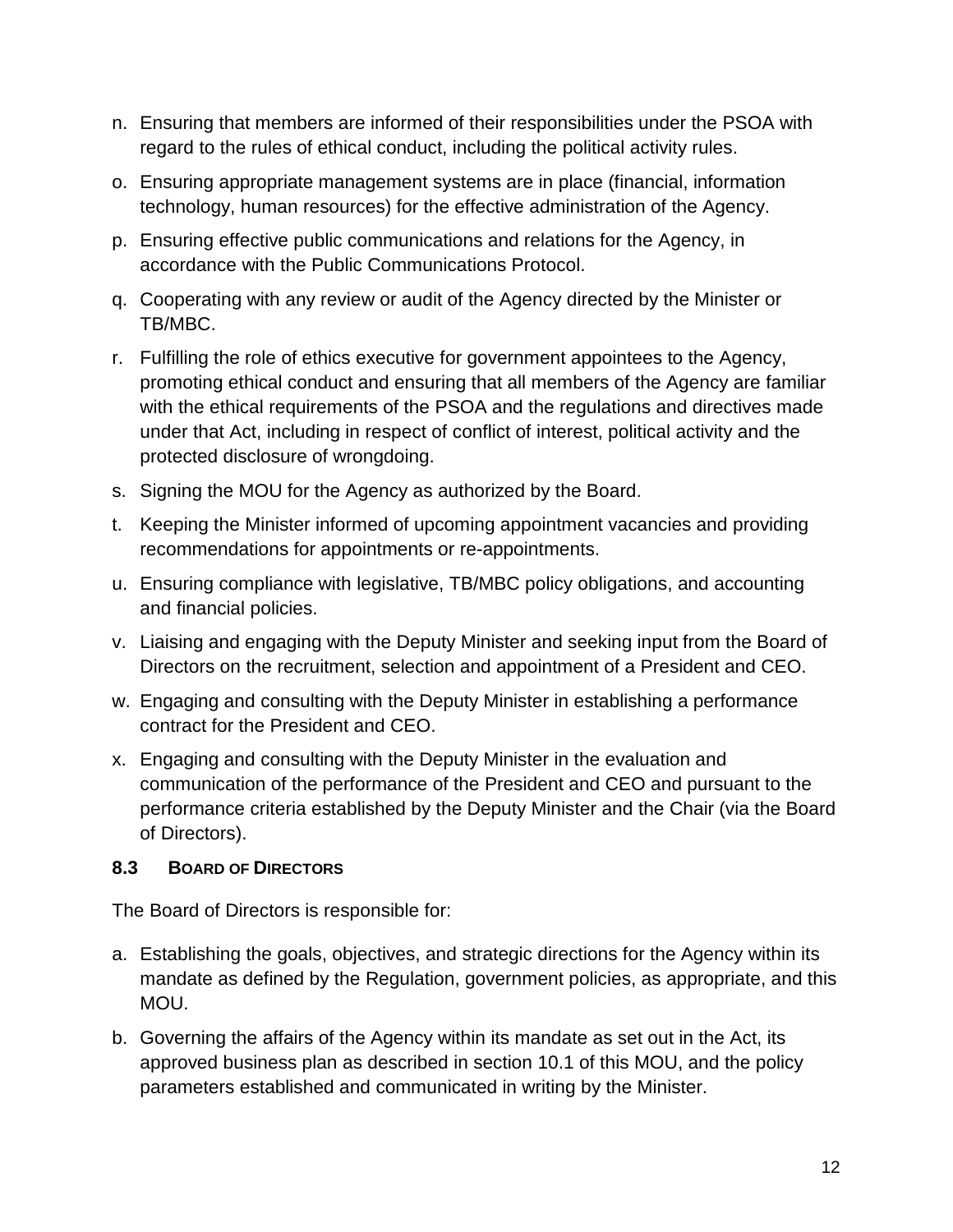- c. Directing the development of, and approving the Agency's business plans for submission to the Minister within the timelines specified in the AAD for approval and public posting.
- d. Directing the preparation of, and approving the Agency's annual reports for submission to the Minister for approval and for tabling in the Legislative Assembly within the timelines established by the Agency's constituting instrument or the AAD, as applicable.
- e. Making decisions consistent with the business plan approved for the Agency and ensuring that the Agency operates within its budget allocation.
- f. Ensuring that the Agency uses public funds with integrity and honesty, and only for the business of the Agency based on the principle of value for money, and in compliance with applicable legislation and TB/MBC directives.
- g. Ensuring that the Agency is governed in an effective and efficient manner according to accepted business and financial practices, and in accordance with applicable TB/MBC directives.
- h. Establishing such Board committees or oversight mechanisms as may be required to advise the Board on effective management, governance or accountability procedures for the Agency.
- i. Approving the Agency's MOU, and any amendments to the MOU, in a timely manner and authorizing the Chair to sign the MOU, or any amendments to the MOU, on behalf of the Agency.
- j. Approving the Agency's reports and reviews that may be requested by the Minister from time to time for submissions to the Minister within agreed upon timelines.
- k. Directing the development of an appropriate risk management framework, a risk management plan and arranging for risk-based reviews and audits of the Agency, as needed.
- l. Where applicable, ensuring that conflict of interest rules that the Agency is required to follow, as set out in Ontario Regulation 381/07, or as have been approved and published by the Conflict of Interest Commissioner on the Commissioner's website, are in place for the members of the Board and employees of the Agency.
- m. Establishing performance measures, targets and management systems for monitoring and assessing the Agency's performance.
- n. Directing corrective action on the functioning or operations of the Agency, if needed.
- o. Cooperating with and sharing any relevant information on any risk-based or periodic review directed by the Minister or TB/MBC.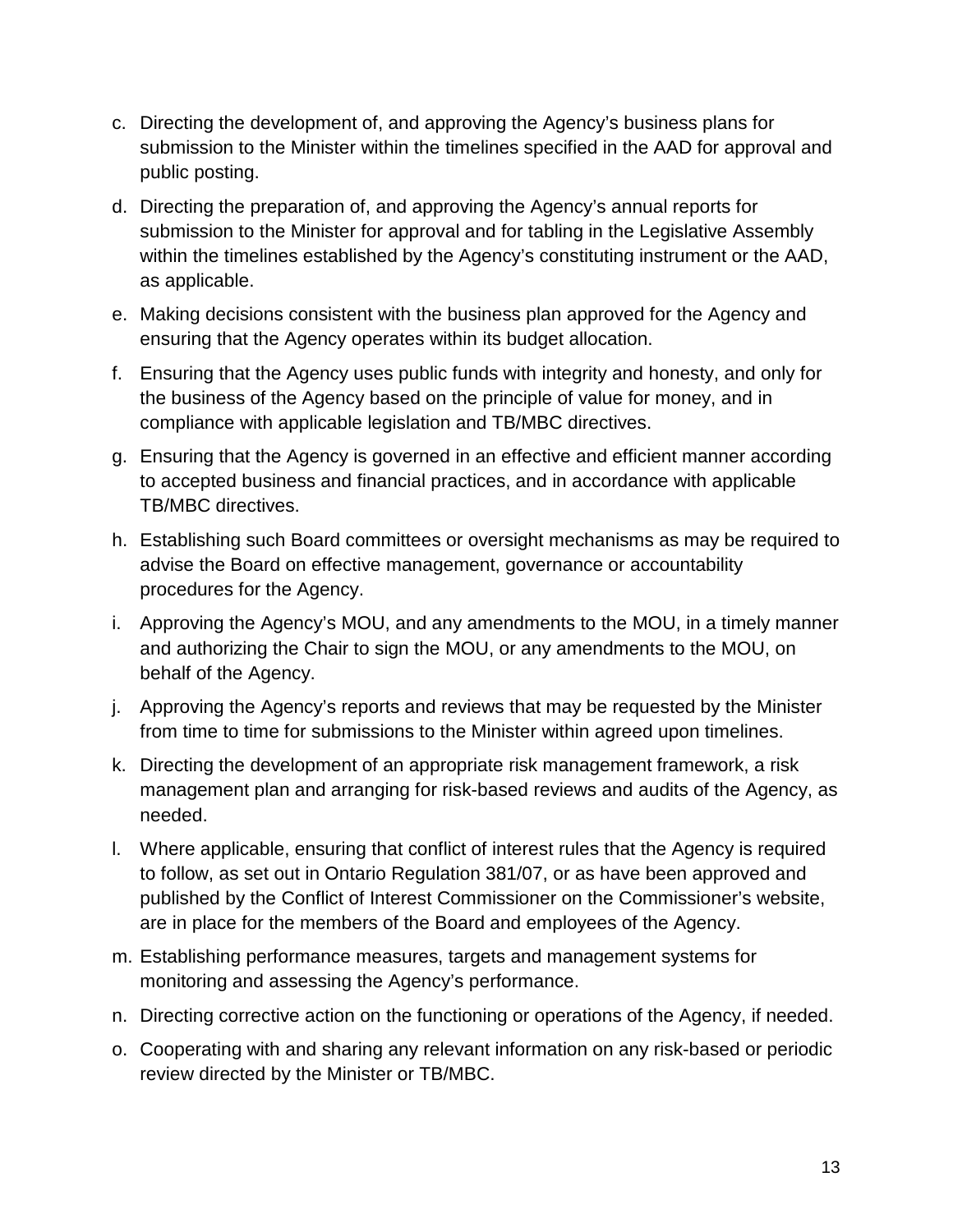- p. Consulting, as appropriate, with stakeholders on the Agency's goals, objectives and strategic directions.
- q. Providing advice to the Minister, through the Chair, on issues within or affecting the Agency's mandate and operations.
- r. Setting and reporting on the strategic direction for the Agency according to the Minister's Agency mandate letter, Agency's proposed business plan, and the Agency's annual report.
- s. Consulting with the Chair in the recruitment, selection and appointment of a President and CEO. Input may be sought on skills/leadership competencies required of the position, the job ad, selection criteria and assessment methods for the recruitment, and talent sourcing strategies.

## <span id="page-13-0"></span>**8.4 DEPUTY MINISTER**

The Deputy Minister is responsible for:

- a. Advising and assisting the Minister regarding the Minister's responsibilities for the Agency, including informing the Minister of policy direction, policies and priorities of relevance to the Agency's mandate.
- b. Advising the Minister on the requirements of the AAD and other directives that apply to the Agency.
- c. Recommending to the Minister, as may be necessary, the evaluation or review, including a risk-based review, of the Agency or any of its programs, or changes to the management framework or operations of the Agency.
- d. Facilitating regular briefings and consultations between the Chair and the Minister, and between the Ministry staff and the Agency staff, as needed.
- e. Attesting to TB/MBC on the provincial Agency's compliance with the mandatory accountability requirements set out in the AAD and other applicable TB/MBC directives, the government's operational policies and policy directions based on the annual Certificate of Attestation from the Agency Chair to the Minister.
- f. Ensuring that the Agency is advised when the Annual Report is approved by the Minister and tabled in the Legislature in order to ensure compliance with the corresponding posting requirements.
- g. Ensuring that the Ministry and the Agency have the capacity and systems in place for on-going risk-based management, including appropriate oversight of the Agency.
- h. Ensuring that the Agency has an appropriate risk management framework and a risk management plan in place for managing risks that the Agency may encounter in meeting its program or service delivery objectives.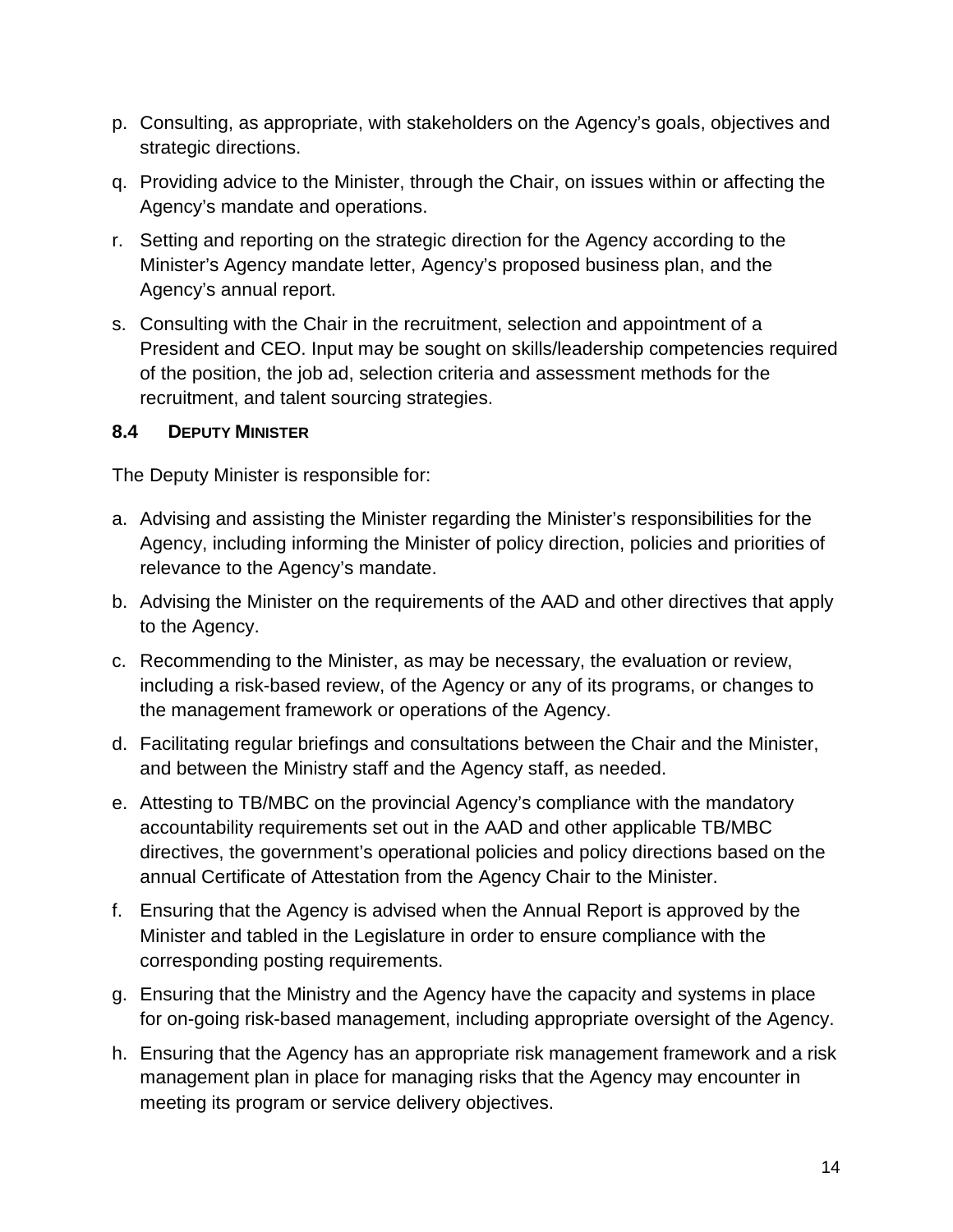- i. Undertaking timely risk-based reviews of the Agency, its management or operations, as may be directed by the Minister or TB/MBC.
- j. Establishing a framework for reviewing and assessing the Agency's business plans and other reports.
- k. Supporting the Minister in reviewing the performance targets, measures and results of the Agency.
- l. Advising the Minister on documents submitted by the Agency to the Minister for review or approval, or both.
- m. Submitting to the Minister, as part of the annual planning process, a risk assessment and management plan for each risk category.
- n. Undertaking reviews of the Agency as may be directed by the Minister.
- o. Cooperating with any review of the Agency as directed by the Minister or TB/MBC.
- p. Monitoring the Agency on behalf of the Minister while respecting the Agency's authority, identifying needs for corrective action where warranted, and recommending to the Minister ways of resolving any issues that might arise from time to time.
- q. Negotiating a draft MOU with the Chair of the Agency, as well as any amendments to the MOU, as directed by the Minister.
- r. Consulting with the Agency's President and CEO or Chair, as needed, on matters of mutual importance including services provided by the Ministry and compliance with TB/MBC directives and Ministry policies.
- s. Meeting with the Chair or the President and CEO, as needed, or as directed by the Minister, or upon the request of the Chair or the President and CEO.
- t. Arranging for administrative, financial and other support to the Agency, as specified in this MOU.
- u. Reporting to TBS on the Agency and Ministry's compliance with the AAD, as required.
- v. Informing the Chair or the President and CEO, in writing, of new, or changes to, government directives and any exceptions to, or exemptions in whole or in part from TB/MBC directives, government policies, or Ministry administrative policies.
- w. When required, submitting a report to the Secretary of TB/MBC on the wind-down of the Agency, following the disposition of any assets, completion of any outstanding responsibilities by the Agency, and the termination of any appointments.
- x. Engaging and consulting with the Chair on the recruitment, selection and appointment of a President and CEO for the Agency.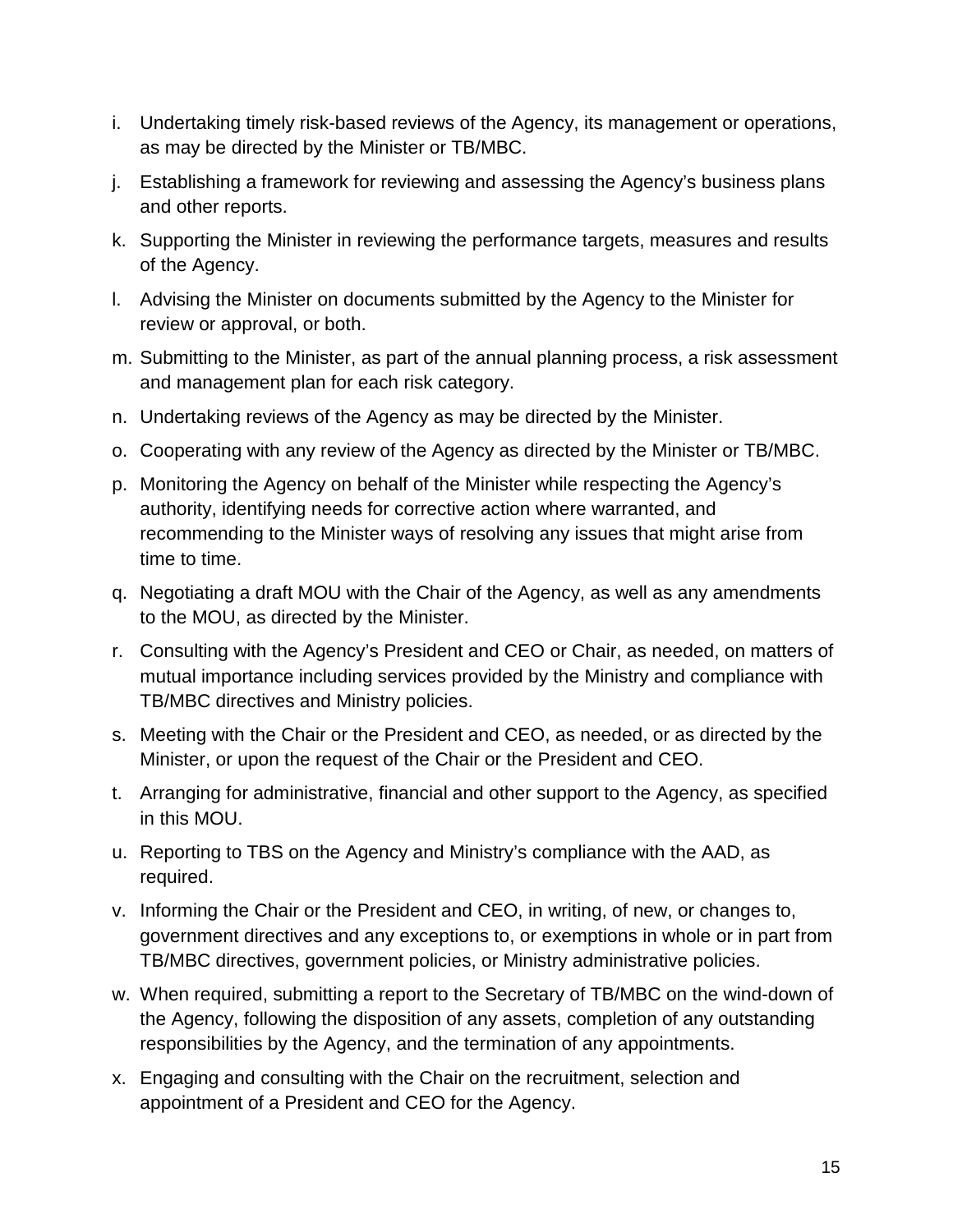y. Engaging and consulting with the Chair in establishing a performance contract and performance criteria for the President and CEO and in evaluating and communicating the performance of the President and CEO pursuant to the performance criteria established by the DM and the Chair (via the Board of Directors).

#### <span id="page-15-0"></span>**8.5 PRESIDENT AND CHIEF EXECUTIVE OFFICER**

The President and CEO reports to the Deputy Minister and is accountable to the Board of Directors. The President and CEO is responsible for:

- a. Managing the day-to-day financial, analytical, and administrative affairs of the Agency in accordance with the mandate of the Agency, TB/MBC and government directives, accepted business and financial practices, and this MOU.
- b. Advising the Chair on the requirements of and the Agency's compliance with the AAD, as well as other TB/MBC and government directives and policies, and Agency by-laws and policies, including annually attesting to the Chair on the Agency's compliance with mandatory requirements.
- c. Applying policies and procedures so that public funds are used with integrity and honesty.
- d. Providing leadership and management to the Agency staff, including human and financial resources management, in accordance with the approved business plan, accepted business and financial practices and standards, the Agency's constituting instrument, and government directives.
- e. Establishing and applying a financial management framework for the Agency in accordance with applicable Minister of Finance/Treasury Board controllership directives, policies and guidelines.
- f. Translating the goals, objectives and strategic directions of the Board into operational plans and activities in accordance with the Agency's approved business plan.
- g. Ensuring that the Agency has the oversight capacity and an effective oversight framework in place for monitoring its management and operations.
- h. Keeping the Board, through the Chair, informed with respect to implementation of policy and the operations of the Agency.
- i. Establishing and applying systems to ensure that the Agency operates within its approved business plan.
- j. Establishing and applying the Agency's risk management framework and risk management plan as directed by the Chair/Board.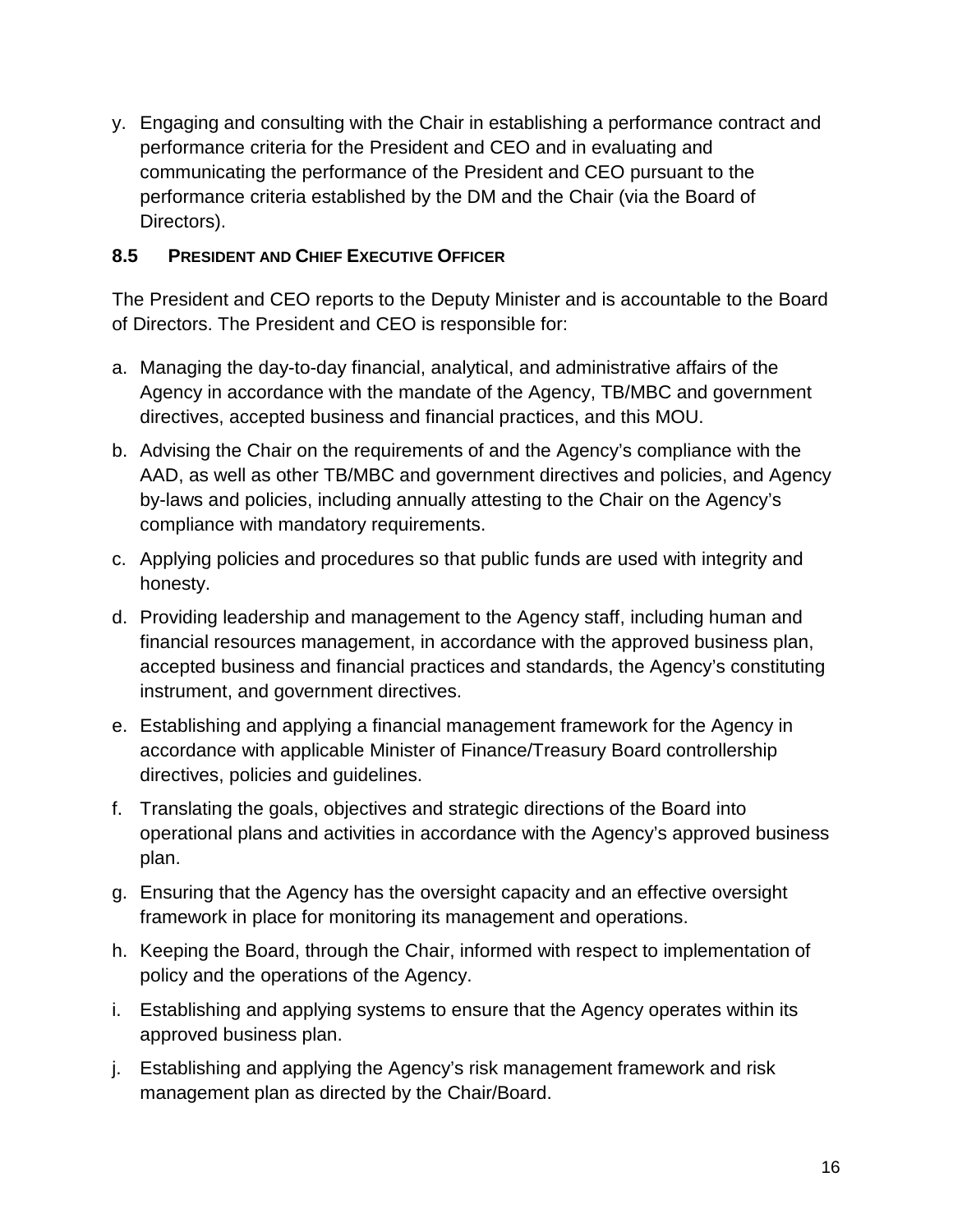- k. Supporting the Chair and the Board in meeting their responsibilities, including compliance with all applicable legislation, directives, policies, procedures and guidelines.
- l. Carrying out in-year monitoring of the Agency's performance and reporting on results to the Board through the Chair.
- m. Keeping the Ministry and the Chair advised on issues or events that may concern the Minister, the Deputy Minister and the Chair in the exercise of their responsibilities.
- n. Seeking support and advice from the Ministry, as appropriate, on Agency management issues.
- o. Establishing and applying a system for the retention of Agency documents and for making such documents publicly available when appropriate, for complying with the *Freedom of Information and Protection of Privacy Act and the Archives and Recordkeeping Act*, where applicable.
- p. Undertaking timely risk-based reviews of the Agency's management and operations.
- q. Consulting with the Deputy Minister, as needed, on matters of mutual importance, including services provided by the Ministry, and on TB/MBC and government directives and Ministry policies.
- r. Cooperating with a periodic review as directed by the Minister or TB/MBC.
- s. Fulfilling the role of ethics executive for public servants, other than government appointees, who work in the Agency. Promoting ethical conduct and ensuring that all members of the Agency are familiar with the ethical requirements of the PSOA and the regulations and directives made under that Act, including in respect of conflict of interest, political activity, and the protected disclosure of wrongdoing.
- t. Keeping the Board, through the Chair, informed about operational matters.
- u. Preparing the Agency's annual reports and business plans, as directed by the Board.
- v. Preparing financial reports for approval by the Board.
- w. Preparing a performance review system for staff, consistent with OPS requirements and implementing the system.
- x. Attesting to the compliance of the Agency to applicable directives and policies and supporting the Board, and the Chair as required, for submitting the Certificate of Attestation to the Ministry.
- y. Meeting the performance objectives jointly set by the Deputy Minister and the Chair.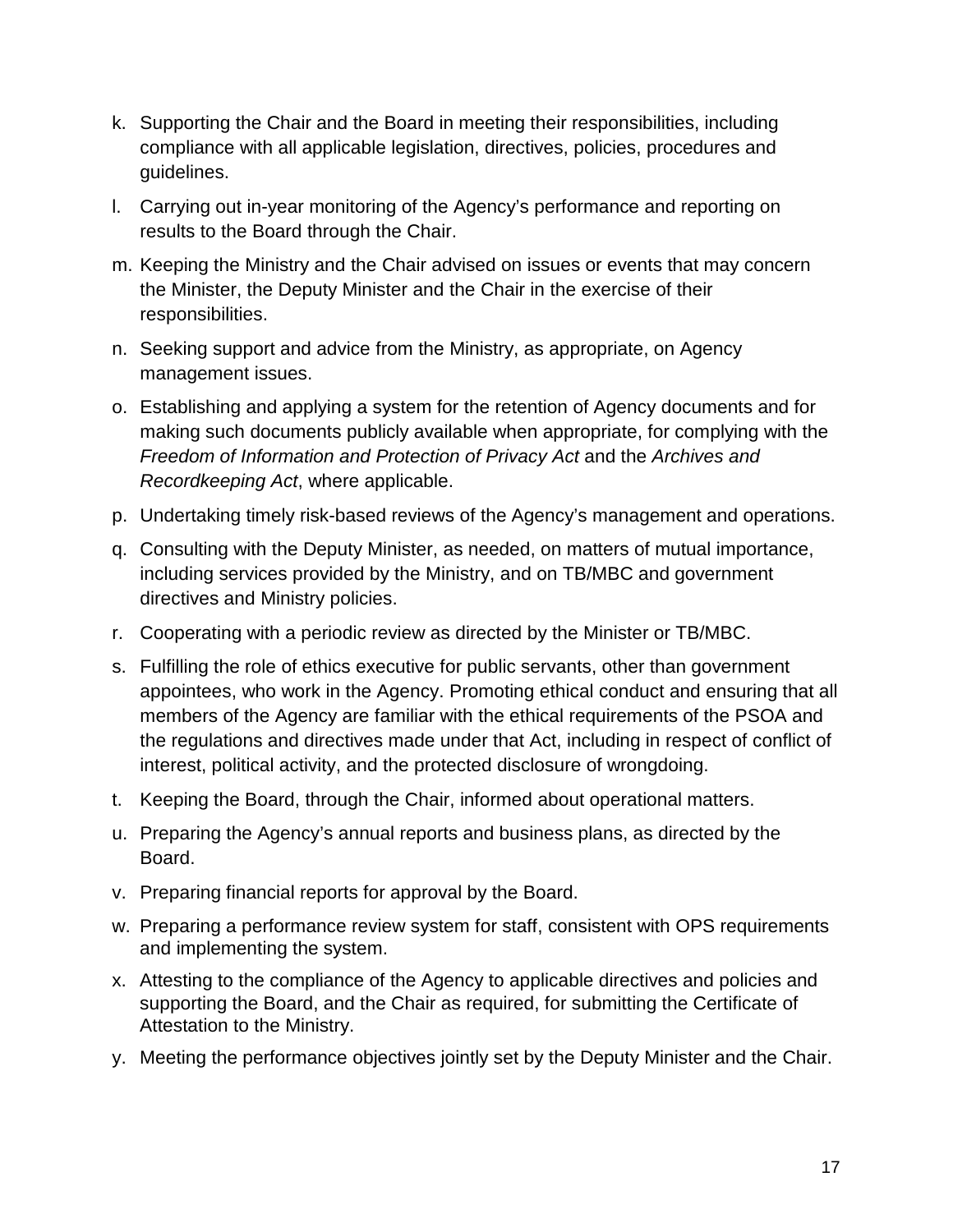## <span id="page-17-0"></span>**9. Ethical Framework**

The members of the Board who are appointed by the Lieutenant Governor in Council are subject to the conflict of interest provisions of the AAD and the conflict of interest provisions of the PSOA and its regulations.

Board members shall not use any information gained as a result of their appointment to or membership on the Board for personal gain or benefit. A member who has reasonable grounds to believe that he or she has a conflict of interest in a matter before the Board, or a committee of the Board, shall disclose the nature of the conflict to the Chair at the first opportunity and shall refrain from further participation in the consideration of the matter. The Chair shall cause to be recorded in the minutes of the meeting of the Board any declared conflicts of interest.

The Chair, as the Ethics Executive for the Agency's appointees, is responsible for ensuring that appointees of the Agency are informed of the ethical rules to which they are subject, including the rules on conflict of interest, political activity and protected disclosure of wrongdoing that apply to the Agency.

The President and CEO, as the Ethics Executive for the Agency's staff, is responsible for ensuring that staff of the Agency are informed of the ethical rules to which they are subject, including the rules on conflict of interest, political activity and protected disclosure of wrongdoing that apply to the Agency.

## <span id="page-17-1"></span>**10. Reporting Requirements**

#### <span id="page-17-2"></span>**10.1 BUSINESS PLAN**

- a. The Chair will ensure that the Minister is provided annually with the Agency's business plan covering a minimum of three (3) years from the current fiscal year. The annual business plan shall be in accordance with the requirements set out in the AAD and include a financial budget, a risk assessment, and management plan for approval by the Minister.
- b. The annual business plan is to be submitted to the Ministry's Assistant Deputy Minister responsible for Agency oversight or designated equivalent within three months prior to the Agency's fiscal year-end.
- c. The Chair is responsible for ensuring that the Agency's business plan includes a system of performance measures and reporting on the achievement of the objectives set out in the business plan. The system must include performance goals, how they will be achieved, and targeted results and timeframes.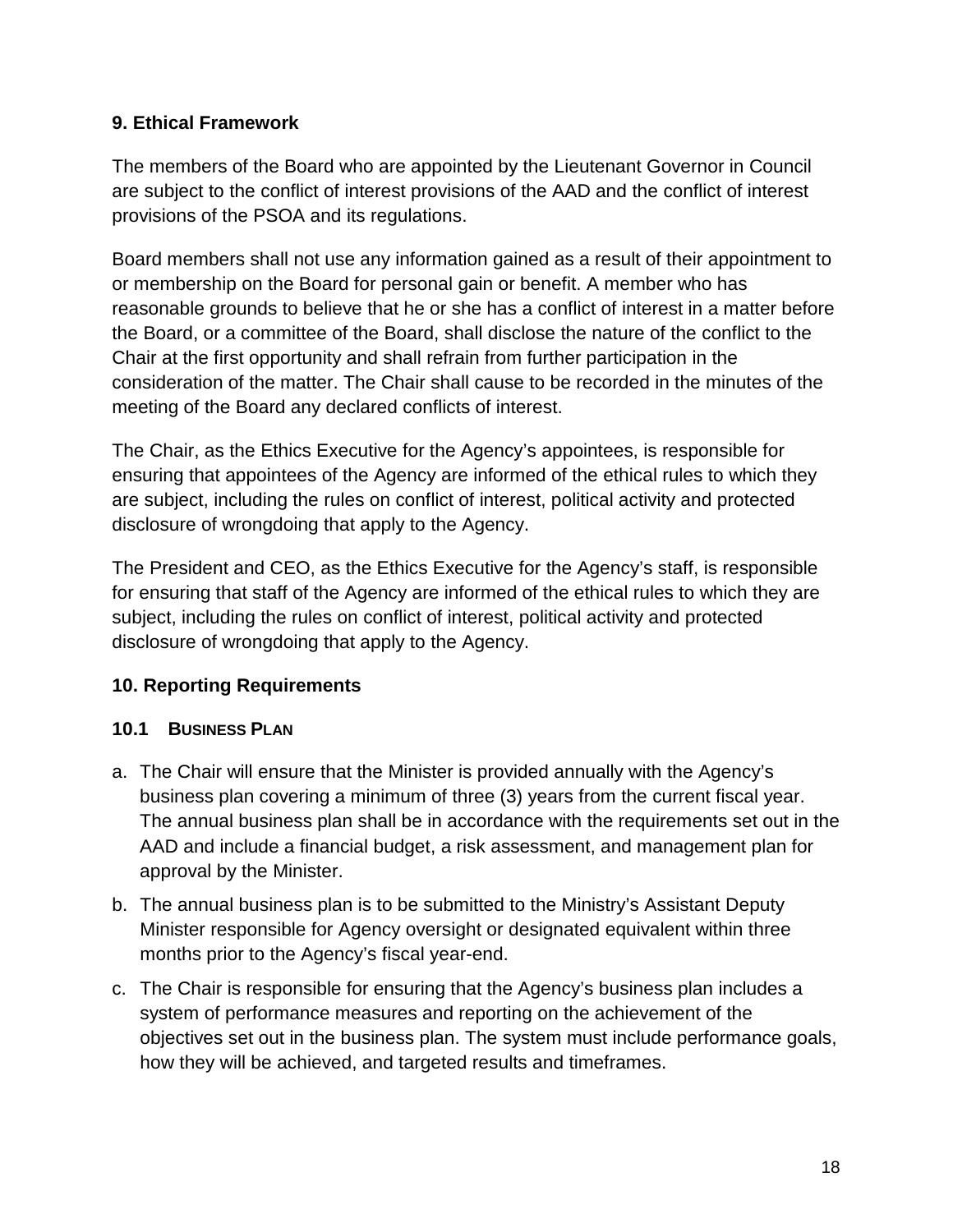- d. The Chair will ensure that the business plan includes a risk assessment and risk management plan to assist the Ministry in developing its own risk assessment and risk management plan as required by the AAD to assess risks, develop and maintain necessary records, and report to TB/MBC.
- e. The Chair will ensure that publicly posted business plans do not disclose personal information, sensitive employment and labour relations information, solicitor-client privileged information, Cabinet confidential information, trade secrets, information that would prejudice the financial or commercial interests of the provincial Agency in the marketplace, and information that would otherwise pose a risk to the security of the facilities and/or operations of the provincial Agency.
- f. The Minister will review the Agency's annual business plan and will promptly advise the Chair whether or not he/she concurs with the direction proposed by the Agency. The Minister may advise the Chair where and in what manner the Agency's plan varies from government or Ministry policy or priorities as may be required, and the Chair, on behalf of the Board of Directors, will revise the Agency's plan accordingly. Business plans are only to be considered valid once the responsible Minister has approved the plan and the approval has been expressed in writing.
- g. In the absence of a Minister-approved business plan, the Agency is to continue its business according to standard operating procedures without engaging in new initiatives referenced in the business plan until Minister's approval is received.
- h. In addition, TB/MBC may require the Minister to submit the Agency's business plan to TB/MBC for review at any time.
- i. The Chair, through the President and CEO, will ensure that its Minister-approved business plan is made available to the public in an accessible format, in both official languages, on the Agency's website within 30 calendar days of Minister's approval of the plan.

#### <span id="page-18-0"></span>**10.2 ANNUAL REPORTS**

- a. The Chair is responsible for ensuring that the Agency's annual report is prepared and submitted to the Minister for approval within 120 calendar days after the Agency's fiscal year end or, where the Auditor General is the auditor of record, within 90 calendar days of the Agency's receipt of the audited financial statement. The annual report shall be in accordance with the requirements set out in the AAD.
- b. The Chair, through the CEO, will ensure that the annual report is prepared as a text document, without images or graphics, with the exception of the provincial and Agency logos on the front page.
- c. The Chair will ensure that publicly posted annual reports do not disclose: personal information, sensitive employment and labour relations information, solicitor-client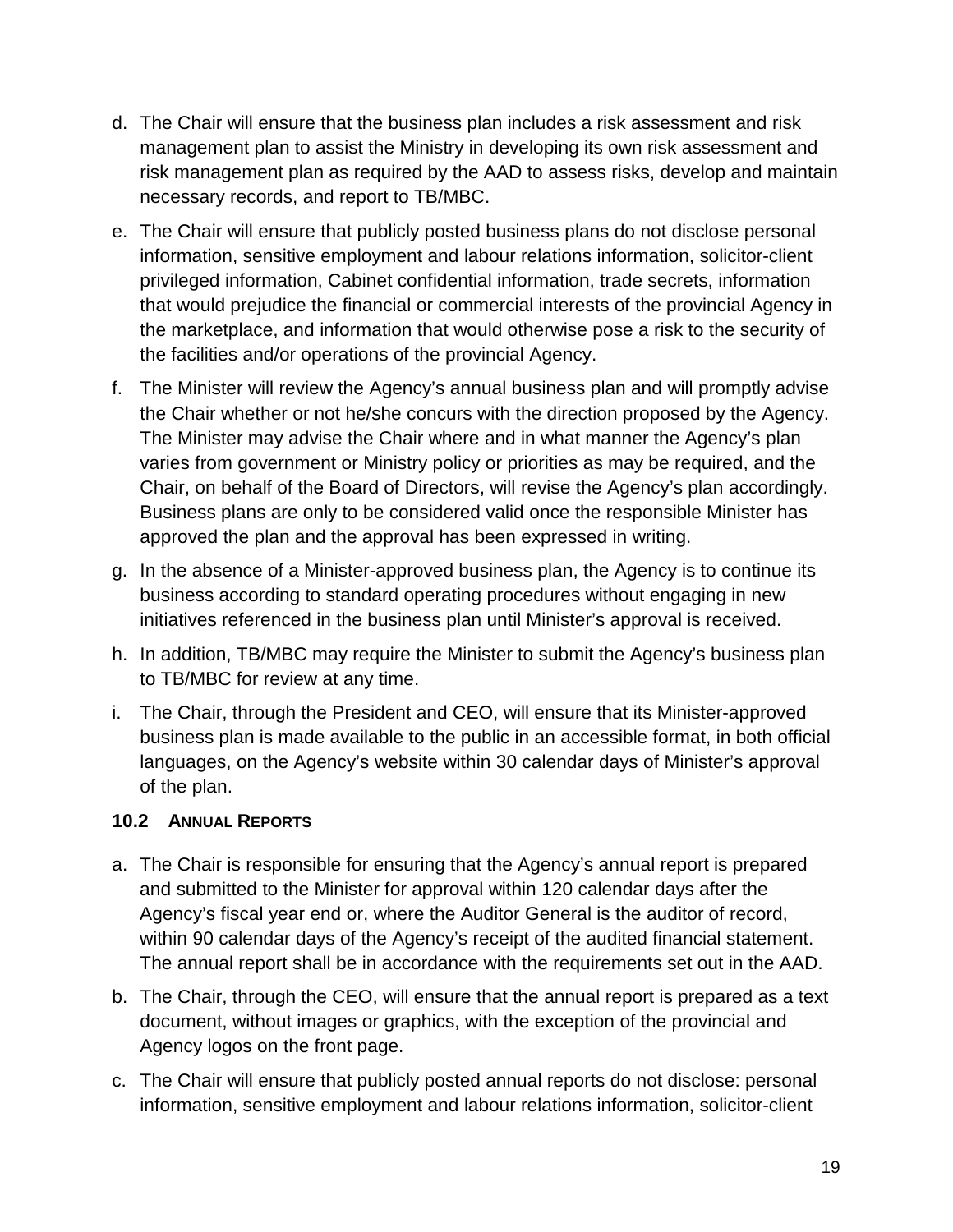privileged information, Cabinet confidential information, trade secrets, information that would prejudice the financial or commercial interests of the provincial Agency in the marketplace, and information that would otherwise pose a risk to the security of the facilities and/or operations of the provincial Agency.

- d. The Minister will receive and review the provincial Agency's annual report and will approve the report within 60 calendar days after the day of receipt.
- e. The Minister will, within 30 calendar days of approval, table the annual report in the Legislative Assembly.
- f. The Chair, through the President and CEO, will ensure that its annual report is publicly posted in an accessible format, in both official languages, on the Agency's website after the report has been tabled in the Legislature and within 30 calendar days of approval by the Minister.
- g. When distributing annual reports, digital formats and channels for distribution must be used unless otherwise required (e.g. by directive, legislation).

#### <span id="page-19-0"></span>**10.3 OTHER REPORTS**

The Chair is responsible on behalf of the Board of Directors for:

- a. Ensuring that the reports and documents set out in Appendix 1 to this MOU are submitted for review and approval by the Minister in accordance with the prescribed timelines.
- b. Supplying specific data and other information, at the request of the Minister or the Deputy Minister, that may be required from time-to-time for the purpose of the Ministry's administration.

#### <span id="page-19-1"></span>**11. Public Posting Requirements**

- a. The provincial Agency, through the Chair on behalf of the Board of Directors, will ensure that the following approved governance documents are posted in an accessible format, in both official languages, on the website within the specified timelines:
	- Memorandum of Understanding and any Letter of Affirmation 30 calendar days of signing by both parties
	- Annual business plan 30 calendar days of minister's approval
	- Agency mandate letter 30 calendar days of Minister's approval of the Annual Business Plan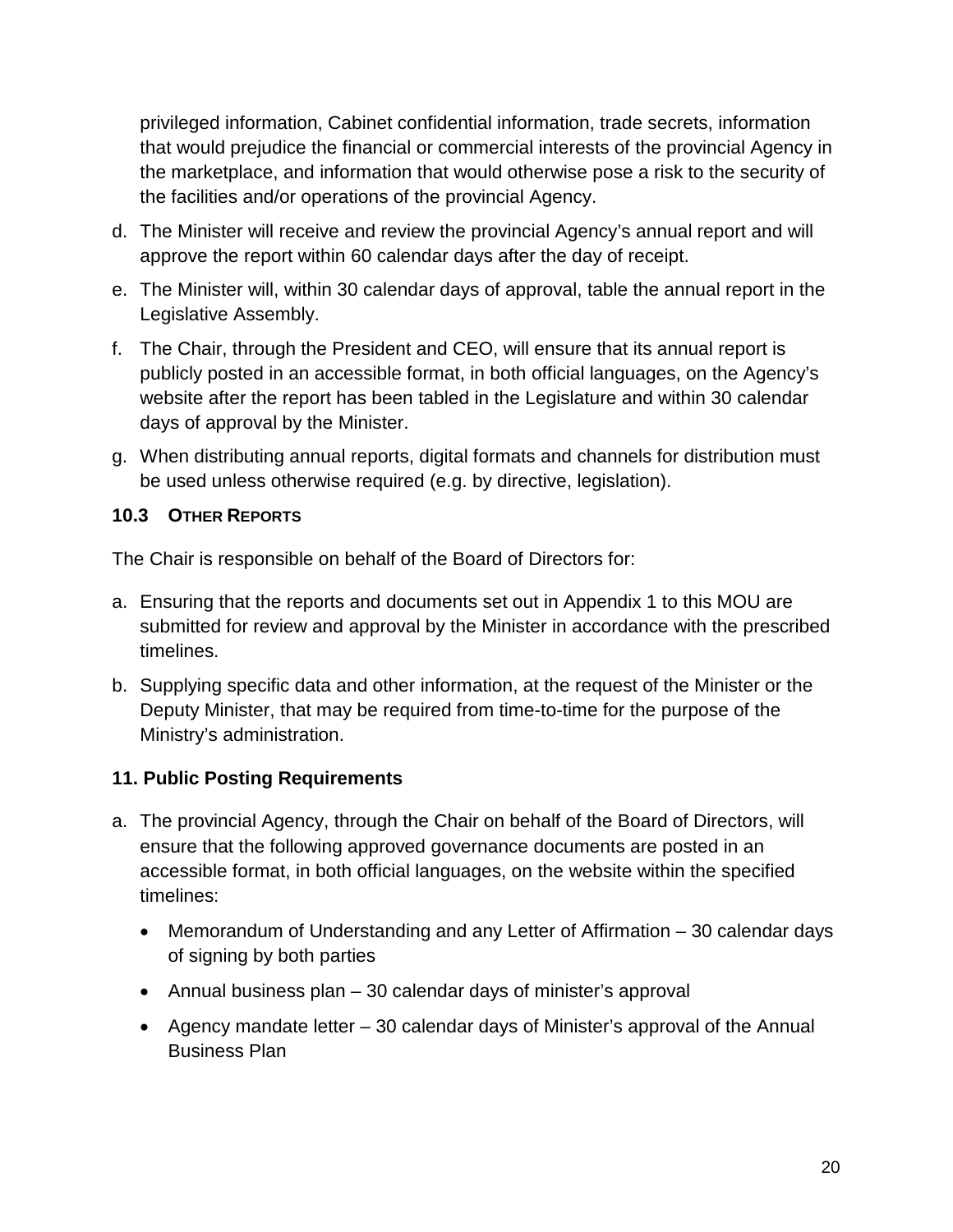- Annual report 30 calendar days of Minister's approval and tabling (the report must first be tabled in the Legislative Assembly.
- b. Posted governance documents should not disclose personal information, sensitive employment and labour relations information, solicitor-client privileged information, Cabinet confidential information, trade secrets or scientific information, information that would prejudice the financial or commercial interests of the provincial Agency in the marketplace, and information that would otherwise pose a risk to the security of the facilities and/or operations of the provincial Agency.
- c. The provincial Agency, through the Chair on behalf of the Board of Directors, will ensure that expense information is posted on the Agency website, in accordance with the requirements of the MBC Travel, Meal and Hospitality Expenses Directive.
- d. The provincial Agency, through the Chair on behalf of the Board of Directors, will ensure that any other applicable public posting requirements are met.

## <span id="page-20-0"></span>**12. Communications and Issues Management**

The parties to this MOU recognize that the timely exchange of information on the operations and administration of the Agency is essential for the Minister to meet his/her responsibilities for reporting and responding to the Legislative Assembly on the affairs of the Agency. The parties also recognize that it is essential for the Chair on behalf of the Board of Directors to be kept informed of the government initiatives and broad policy directions that may affect the Agency's mandate and functions.

The Minister and the Chair on behalf of the Board of Directors, therefore, agree that:

- a. The Chair will keep the Minister advised, in a timely manner, of all planned events or issues, including contentious matters, that concern or can be reasonably expected to concern the Minister in the exercise of his/her responsibilities.
- b. The Minister will consult with the Chair in a timely manner, as appropriate, on broad government policy initiatives or legislation being considered by the government that may impact on the Agency's mandate or functions, or which otherwise will have a significant impact on the Agency.
- c. The Minister and the Chair will consult with each other on public communication strategies and publications. They will keep each other informed of the results of stakeholder and other public consultations and discussions.
- d. The Minister and the Chair will meet at least annually, or as requested by either party, to discuss issues relating to the fulfillment of the Agency's mandate, management and operations.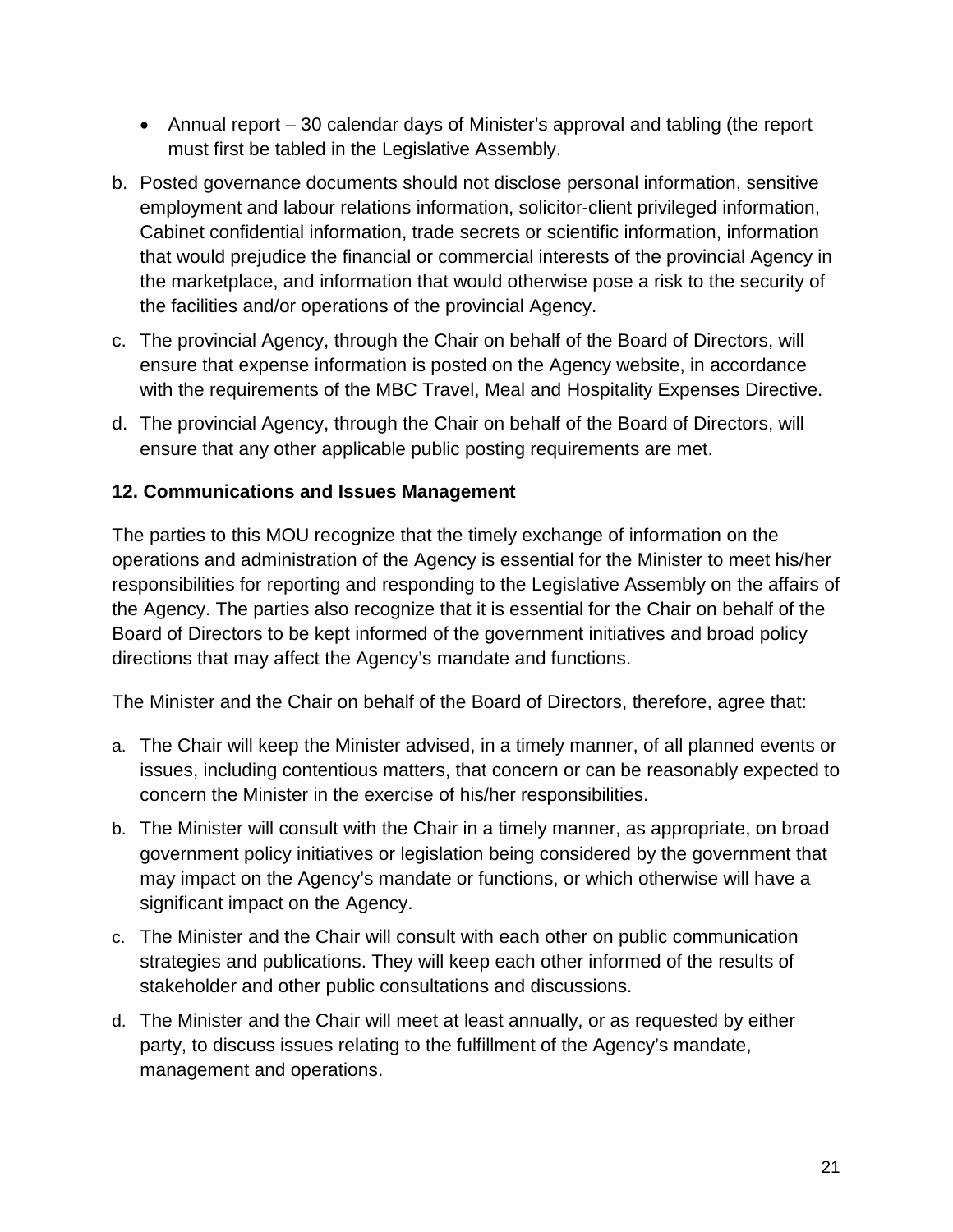- e. The Deputy Minister and the President and CEO will meet on a regular basis, or as requested by either party, to discuss issues relating to the delivery of the Agency's mandate and the efficient operation of the Agency, and the provision of services by the Ministry to the Agency, if applicable. The Deputy Minister and the President and CEO shall provide timely information and advice to each other concerning significant matters affecting the Agency's management or operations.
- f. The Agency will adhere to the Public Communications Protocol as established by the Ministry.
- g. Inquiries received by the Minister's office regarding information on tax credits for processed and in-process applications must be re-directed to the Agency without comment. Any response made by the Minister's office to the inquiring party will indicate that the inquiry has been forwarded to the Agency and that the Minister cannot comment.

## <span id="page-21-0"></span>**13. Administrative Arrangements**

#### <span id="page-21-1"></span>**13.1 APPLICABLE GOVERNMENT DIRECTIVES**

- a. The Chair, on behalf of the Board of Directors, is responsible for ensuring that the Agency operates in accordance with all applicable TB/MBC, PSC and government directives, as well as applicable Ministry financial and administrative policies and procedures. Appendix 2 to this MOU provides a list of applicable directives and policies.
- b. The Ministry will inform the Agency of amendments or additions to directives, policies and guidelines that apply to the Agency; however, the Agency is responsible for complying with all directives, policies and guidelines to which it is subject.
- c. In addition to complying with the MBC Realty Directive, the Agency shall comply with the Ministry of Infrastructure Realty Policy including any appendices to this policy when acquiring space for accommodation and program purposes. The Ministry will ensure that the Agency is provided with any updates to this policy.
- d. The CEO is responsible for ensuring that clear expectations are established for transfer payment recipients, and for ensuring effective diligence when setting up and monitoring transfer payment contracts to ensure public services are delivered, commitments are fulfilled, and the right controls are in place to ensure the prudent use of taxpayers' money.
- e. The inclusion of alcohol in the provision of hospitality is integral to the business of the Agency. Any such expenses shall be in compliance with, and receive prior approval from, the appropriate authority according to the Travel, Meal and Hospitality Expenses Directive. The Agency's mandate may require the inclusion of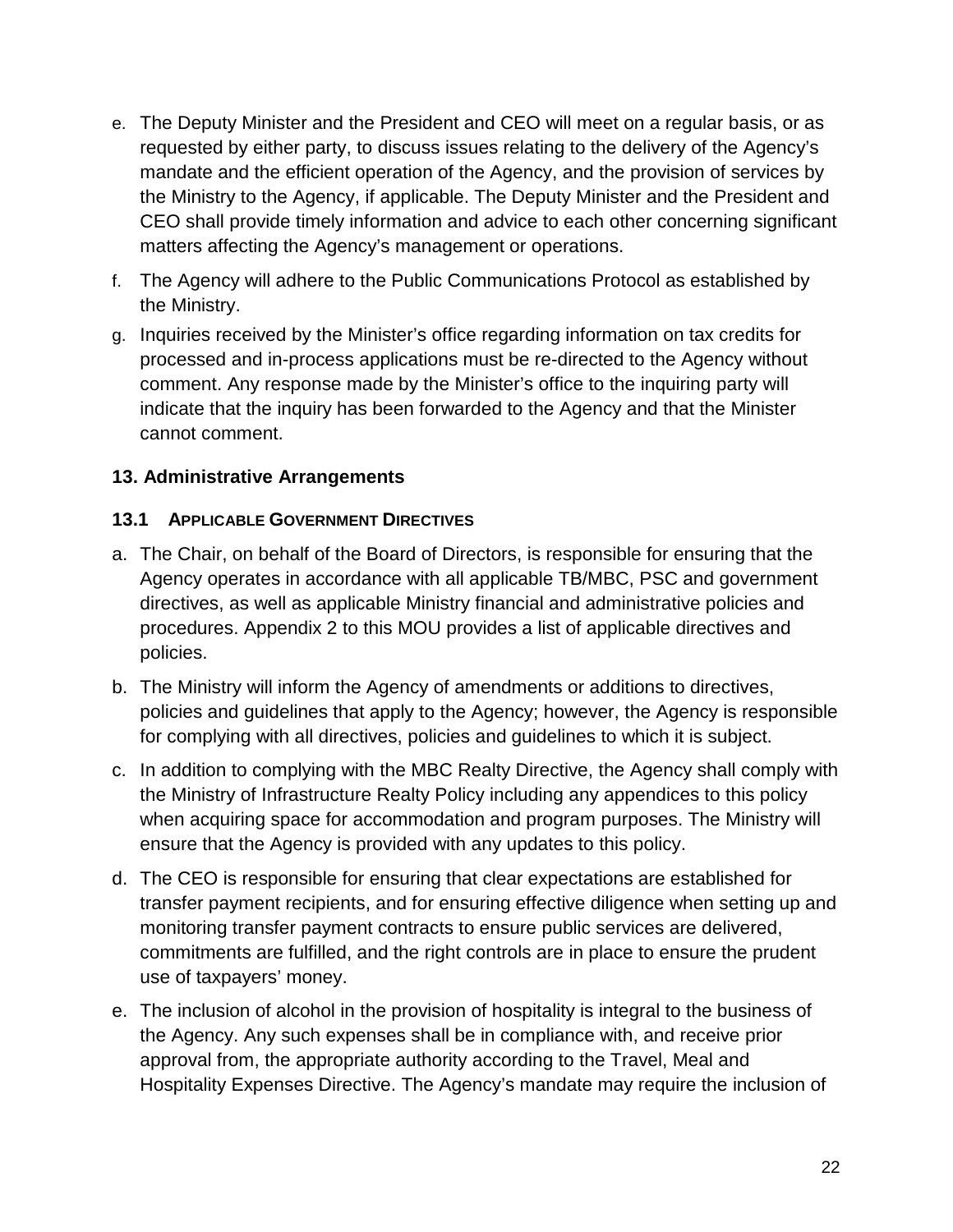alcohol in providing hospitality as part of business practices. The Agency has been given TB/MBC Special Status for Service of Alcohol at Hospitality Events due to the Agency's role in attracting inward investment to the province promoting Ontario in national and international markets and engaging in business activities with domestic and foreign companies and partners. Such hospitality is considered a business courtesy and is part of demonstrating that Ontario is a business-friendly jurisdiction in a highly competitive industrial marketplace.

## <span id="page-22-0"></span>**13.2 ADMINISTRATIVE AND ORGANIZATIONAL SUPPORT SERVICES**

- a. The Deputy Minister is responsible for providing the Agency with the administrative and organizational support services listed in Appendix 3 to this MOU, and for negotiating with Ontario Shared Services concerning these services, as appropriate.
- b. Appendix 3 may be reviewed at any time at the request of either party.
- c. The Deputy Minister will ensure that the support or services provided to the Agency are of the same quality as those provided to the Ministry's own divisions and branches.

## <span id="page-22-1"></span>**13.3 LEGAL SERVICES**

- a. Legal services to the Agency will be provided by the Ministry of the Attorney General through the Ministry's Legal Branch.
- b. The Agency may make a request to the Ministry's Legal Director for outside legal services when it requires expertise which is unavailable within the Ministry of the Attorney General. Any such outside legal services will be acquired in accordance with the Ministry of the Attorney General's Operating Policy on Acquiring and Using Legal Services.

#### <span id="page-22-2"></span>**13.4 CREATION, COLLECTION, MAINTENANCE AND DISPOSITION OF RECORDS**

- c. The CEO, on behalf of the Board of Directors, is responsible for ensuring that a system is in place for the creation, collection, maintenance and disposal of records.
- d. The Board, through the CEO, is responsible for ensuring that the provincial Agency complies with all government legislation, directives and policies related to information and records management.
- e. The President and CEO, the Chair and the Board shall protect the legal, fiscal and other interests of the Agency by implementing reasonable measures to ensure the ongoing viability, integrity, preservation and security of all official records created, commissioned or acquired by the Agency. This includes, but is not limited to, all electronic records, such as emails, information posted on the Agency's website(s),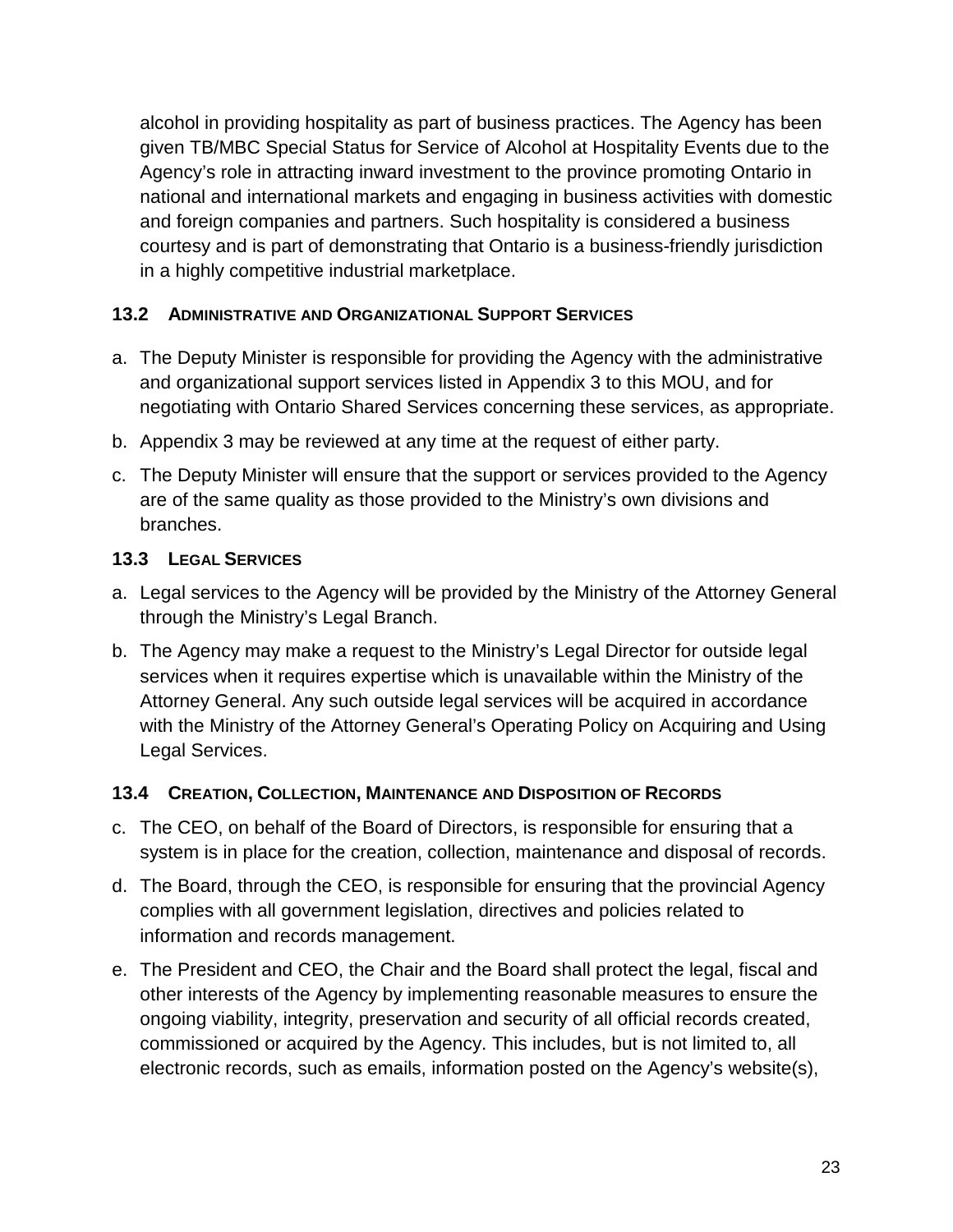database data sets, and all records stored on personal computers and shared drives.

- f. The Chair, on behalf of the Board of Directors, is responsible for ensuring measures are implemented requiring the Agency's employees to create full, accurate and reliable records that document and support significant business transactions, decisions, events, policies and programs.
- g. The Board, through the Chair, is responsible for ensuring that the Agency complies with the *Archives and Recordkeeping Act, 2006*, S.O. 2006, c. 34, Schedule A.
- h. In accordance with s. 10 of the *Auditor General Act*, the Auditor General is entitled to have free access to all books, accounts, financial records, electronic data processing records, reports, files and all other papers, things or property belonging to or used by the Agency of the Crown that the Auditor General believes to be necessary to perform his or her duties under this Act. 2004, c. 17, s. 13.

## <span id="page-23-0"></span>**13.5 INTELLECTUAL PROPERTY**

a. The Chair, on behalf of the Board of Directors, is responsible for ensuring that the legal, financial and other interests of the government related to intellectual property are protected in any contract that the Agency may enter into with a third party that involves the creation of intellectual property.

## <span id="page-23-1"></span>**13.6 FREEDOM OF INFORMATION AND PROTECTION OF PRIVACY**

- a. The Chair and the Minister acknowledge that the Agency is bound to follow the requirements set out in the *Freedom of Information and Protection of Privacy Act* (FIPPA) in relation to the collection, retention, security, use, distribution and disposal of records.
- b. The Minister is the institution head for the purposes of the FIPPA.
- c. The Minister has delegated some of his/her powers and duties under FIPPA to the President and CEO with respect to the Agency pursuant to a Minister's Delegation dated December 11, 2018. The President and CEO recognizes that the Minister is ultimately responsible and accountable to the Legislature for ensuring the Agency's compliance with FIPPA.

## <span id="page-23-2"></span>**13.7 SERVICE STANDARDS**

- d. The provincial Agency shall establish customer service and quality standards that are consistent with the appropriate standards of the government, the Ministry and the Ontario Public Service.
- e. The Chair will ensure that the Agency delivers its services at a quality standard that reflects the principles and requirements of the OPS Service Directive.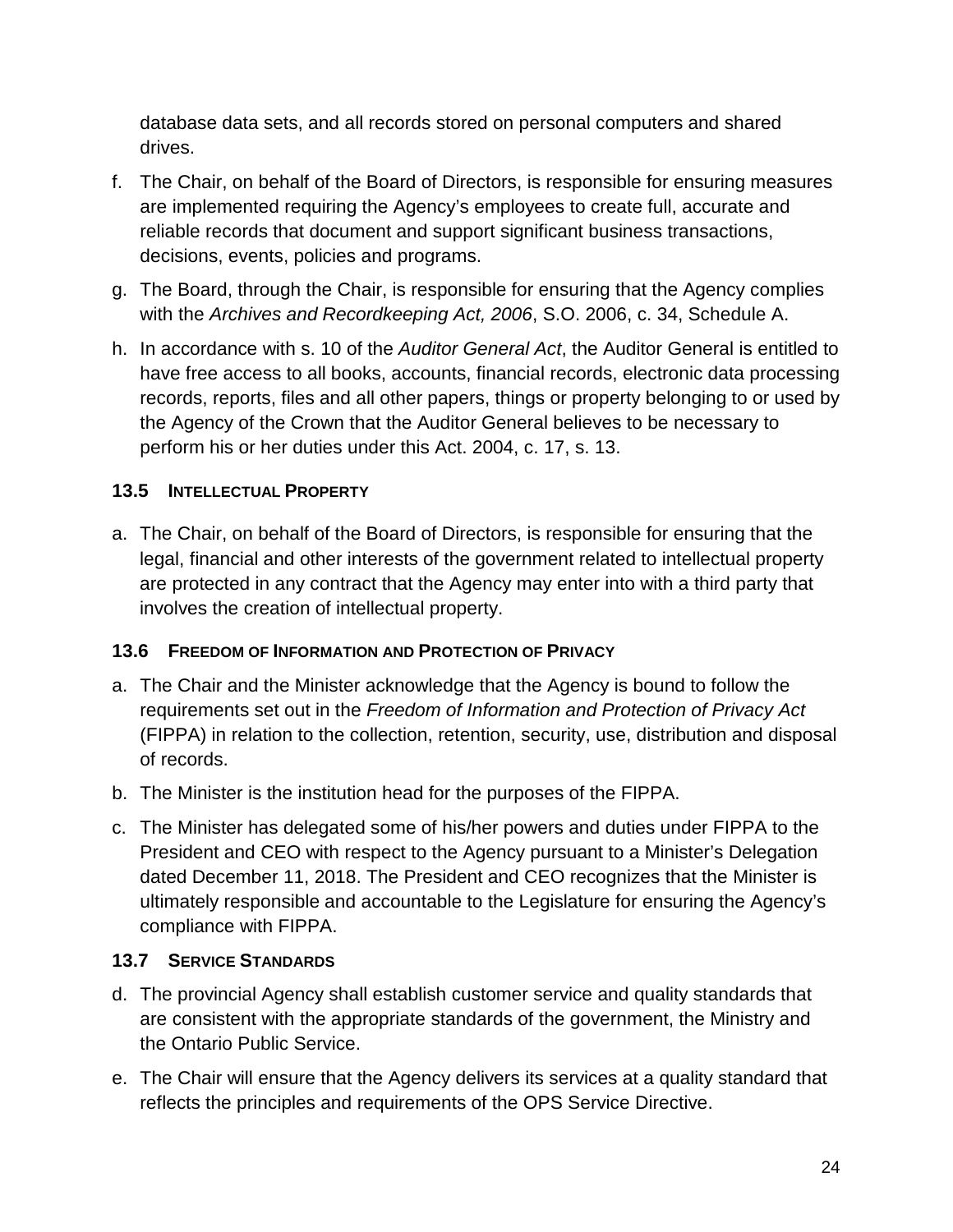- f. The Agency has in place a formal process for responding to complaints about the quality of services received by clients/customers of the Agency consistent with the government's service quality standards.
- g. The Agency's annual business plan will include performance measures and targets for client/customer service and the Agency's response to complaints.
- h. The provincial Agency shall comply with the *Accessibility for Ontarians with Disabilities Act*.

## <span id="page-24-0"></span>**14. Financial Arrangements**

#### <span id="page-24-1"></span>**14.1 GENERAL**

- a. All financial procedures for the provincial Agency shall be in accordance with applicable TB/MBC and Ministry of Finance directives and guidelines, Ministry corporate financial and administrative policies and procedures, and other Government of Ontario guidelines, directives and policies, as set out in Appendix 2 of this MOU.
- b. When ordered to do so by the Minister of Finance and/or the President of the Treasury Board, pursuant to Section 16.4 of the *Financial Administration Act*, the Agency shall pay into the Consolidated Revenue Fund any money that the Minister of Finance and/or the President of the Treasury Board determines is surplus to its requirements.
- c. Pursuant to Section 28 of the *Financial Administration Act*, the Agency shall not enter into any financial arrangement or commitment, guarantee, indemnity or similar transaction that may increase, directly or indirectly, the indebtedness or contingent liabilities of the Government of Ontario without the written approval of the Minister of Finance and/or the President of the Treasury Board. The Minister's approval is required before seeking statutory approval from the Minister of Finance.
- d. The provincial Agency's approved operating and capital allocations may be adjusted in a given year if in-year fiscal constraints are ordered by Cabinet or the Minister. The Agency will be provided with notice of changes to its allocation as soon as is reasonably possible. Where the Agency must reallocate resources as a result of its operating and/or capital allocations being adjusted, the Agency shall inform and discuss with the Ministry such reallocations and the implications for any binding commitments before making the changes.
- e. The President and CEO shall be responsible for providing the Ministry with the necessary documentation to support the Agency's expenditures.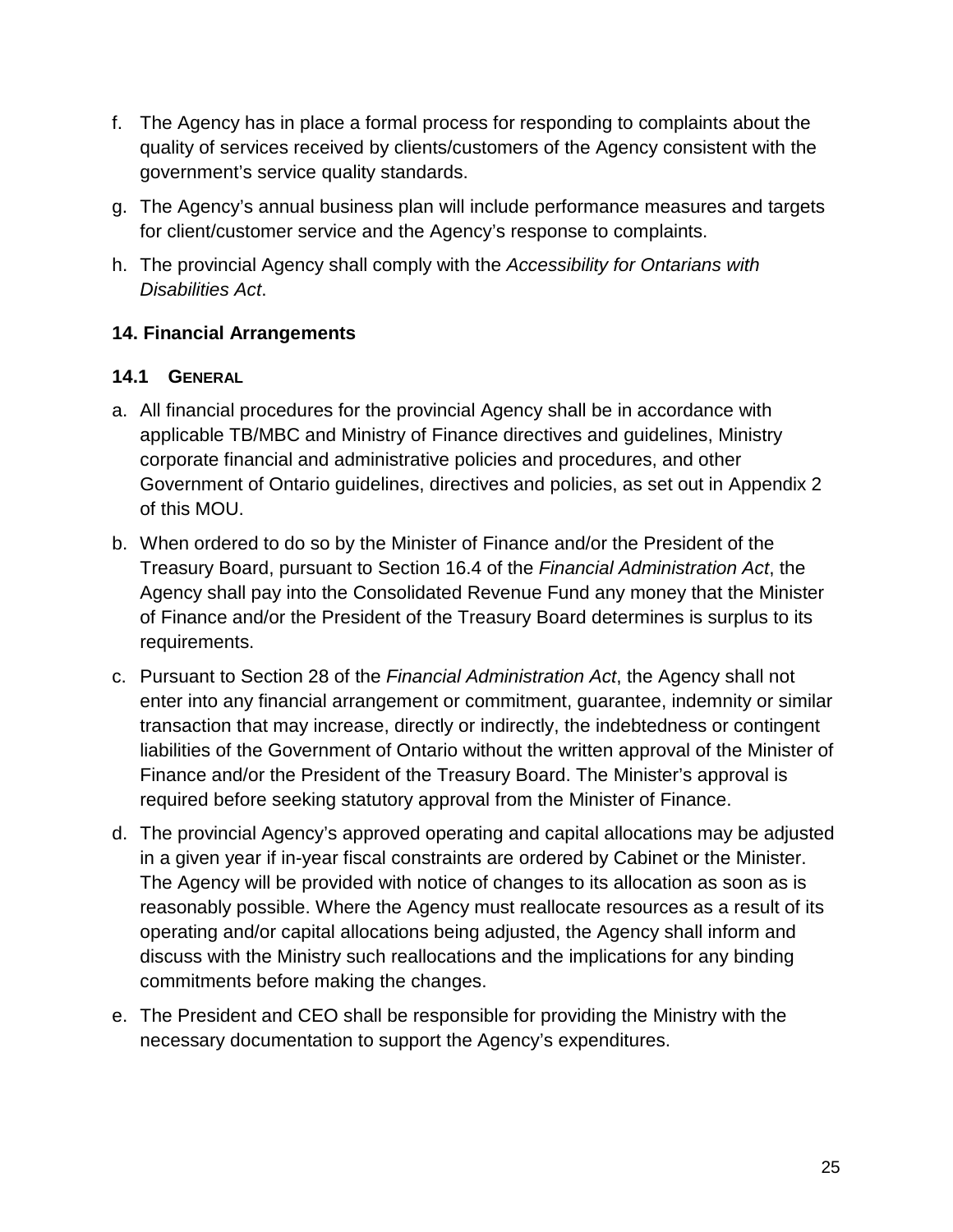## <span id="page-25-0"></span>**14.2 FUNDING**

- a. The Agency is funded by the Government of Ontario, out of the Consolidated Revenue Fund pursuant to an appropriation authorized by the Legislative Assembly, and is subject to adjustments made by the Minister, TB/MBC or the Legislative Assembly.
- b. The President and CEO will prepare estimates of the Agency's expenditures for inclusion in the Ministry's business plan for presentation to the Legislative Assembly. The Chair will deliver these estimates to the Minister in sufficient time to be analyzed and approved by the Minister.
- c. The estimates provided by the Chair may, after appropriate consultation with the Chair, be altered as required. The parties acknowledge that TB/MBC has final decision-making authority.
- d. Financial procedures of the Agency must be in accordance with TB/MBC and Ministry of Finance directives and guidelines and other applicable government direction.
- e. The provincial Agency shall maintain a bank account in its own name and manage its financial activities, including leasing, investment and management of cash in accordance with the Ontario Financing Authority's policy directions.

## <span id="page-25-1"></span>**14.3 FINANCIAL REPORTS**

- a. The Chair, on behalf of the Board of Directors, will provide to the Minister audited annual financial statements, and will include them as part of the Agency's annual report. The statements will be provided in a format that is in accordance with the province's stated accounting policies issued by the Office of the Provincial Controller Division.
- b. Where an Agency meets the criteria for consolidation in the Province's accounts, the Agency will complete and submit consolidation templates to the Ministry. semiannually, or as requested by the Ministry where applicable.

## <span id="page-25-2"></span>**14.4 TAXATION STATUS: HARMONIZED SALES TAX (HST)**

## Collection/Remittance of HST

a. The Agency is responsible for complying with its obligations as a supplier under the federal *Excise Tax Act* to collect and remit HST in respect of any taxable supplies made by it.

## Payment/Recovery of HST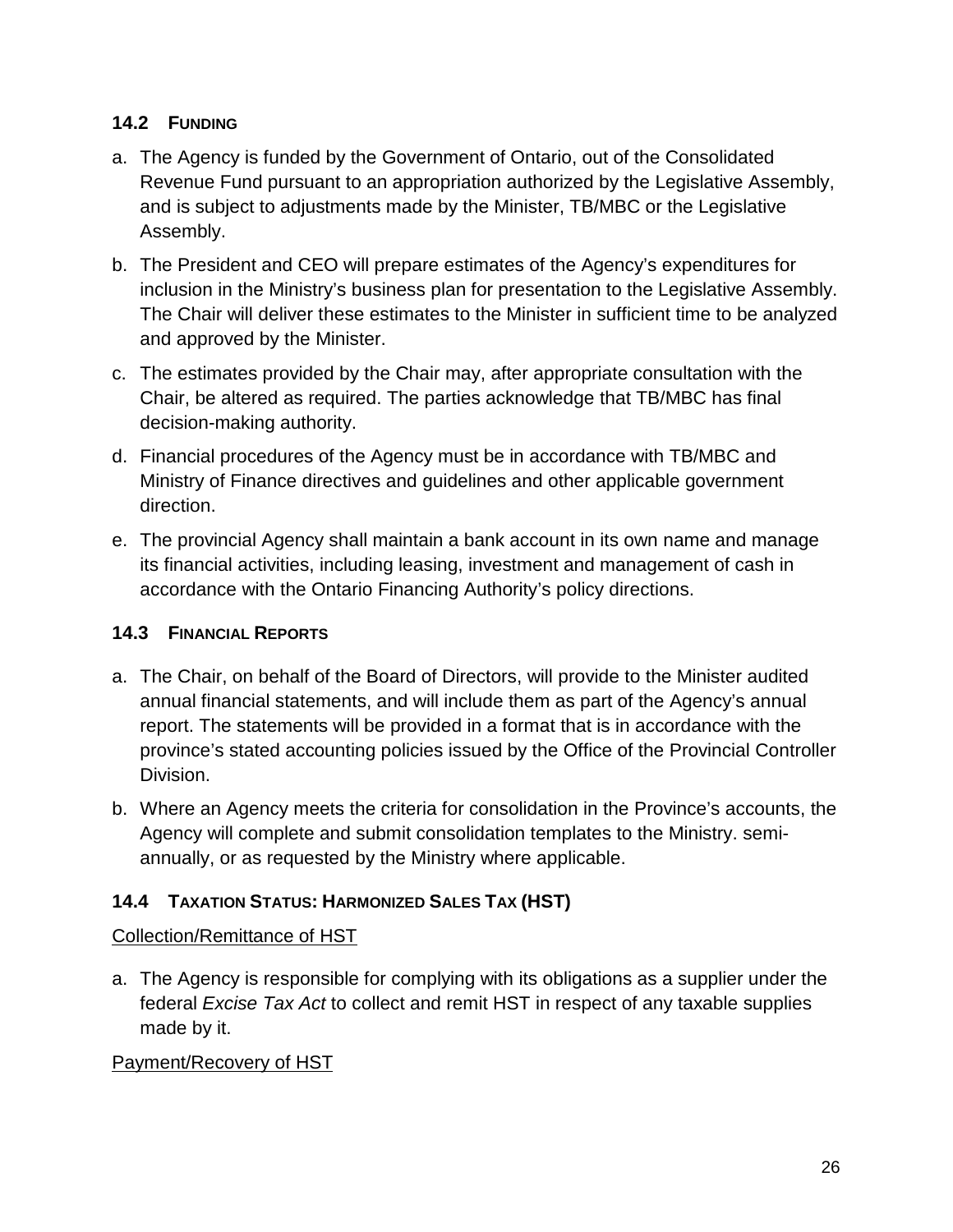- b. The Agency is responsible for paying HST where applicable, in accordance with the *Excise Tax Act* (Canada).
- c. Under the Canada-Ontario Reciprocal Taxation Agreement, the Agency is entitled to claim HST government rebates in respect of any HST paid by the Agency to suppliers, subject to any restrictions specified by Finance Canada.
- d. The Agency will not claim an HST government rebate in respect of tax for which it has claimed a refund, input tax credit or other rebate under the *Excise Tax Act* (Canada).
- e. The Agency is responsible for providing the Ministry of Finance or the Canada Revenue Agency, upon request, with any information necessary to determine the amount of an HST government rebate.

## <span id="page-26-0"></span>**15. Audit and Review Arrangements**

#### <span id="page-26-1"></span>**15.1 AUDITS**

- a. In accordance with section 14 of the Regulation, the Agency is audited annually by the Auditor General of Ontario.
- b. The Agency is subject to periodic review and value-for-money audit by the Auditor General of Ontario under the *Auditor General Act* or by the Ontario Internal Audit Division of Treasury Board Secretariat.
- c. The Ontario Internal Audit Division may also carry out an internal audit, if approved to do so by the Ministry's Audit Committee or by the Government Corporate Audit Committee.
- d. Regardless of any previous or annual external audit, the Minister may direct that the Agency be audited at any time.
- e. The Agency will promptly provide a copy of every external audit report (including third-party audits) to the Minister, who may share it with the Minister of Finance/President of Treasury Board. The Agency will also provide a copy of its response to the audit report and any recommendations therein. The Agency will advise the minister annually on any outstanding audit recommendations.
- f. The Chair, on behalf of the Board of Directors, may request an external audit of the financial transactions or management controls of the Agency, at the Agency's expense.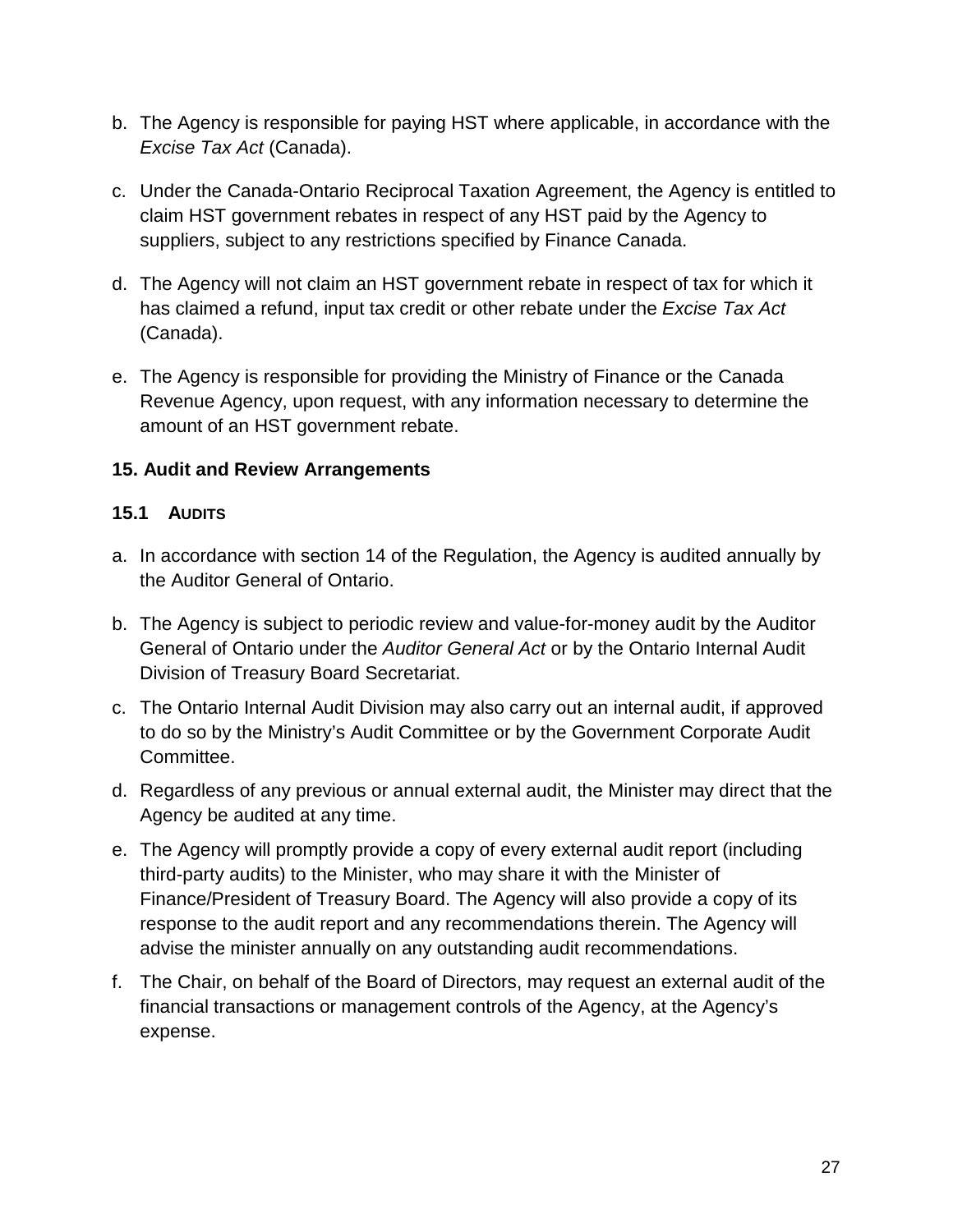#### <span id="page-27-0"></span>**15.2 OTHER REVIEWS**

- a. The Agency is subject to periodic review initiated at the discretion and direction of TB/MBC or the Minister. The review may cover such matters relating to the Agency that are determined by TB/MBC or the Minister, and may include the mandate, powers, governance structure and/or operations of the Agency.
- b. In requiring a periodic review, the Minister or TB/MBC shall determine the timing and responsibility for conducting the review, the roles of the Chair, the Board of Directors, and the Minister, and how any other parties are involved.
- c. A mandate review of the provincial Agency will be conducted at least once every seven years.
- d. The Minister will consult the Chair, on behalf of the Board of Directors, as appropriate during any such review.
- e. The Chair, Board and the President and CEO will cooperate in any review.
- f. In the event of a review initiated at the direction of the Minister, the Minister shall submit any recommendations for change that are developed from the results of the review regarding the Agency to TB/MBC for consideration.

#### <span id="page-27-1"></span>**16. Staffing and Appointments**

#### <span id="page-27-2"></span>**16.1 DELEGATION OF HUMAN RESOURCES MANAGEMENT AUTHORITY**

a. Where the PSC has delegated its powers, duties and functions in relation to human resources management to the Deputy Minister, Chair or prescribed individual under Ontario Regulation 148/10 under PSOA, that person is accountable for exercising that authority in compliance with any relevant legislation, directives or policies in accordance with the mandate of the Agency, and within the parameters of the delegated authority.

#### <span id="page-27-3"></span>**16.2 STAFFING REQUIREMENTS**

- a. The Agency is staffed by persons employed under Part III of PSOA.
- b. The Agency, in its dealings with staff employed under Part III of PSOA, is subject to MBC human resource directives and PSC directives under PSOA.

#### <span id="page-27-4"></span>**16.3 APPOINTMENTS**

a. The Chair and Vice-Chair are appointed and designated by the Lieutenant Governor in Council on the recommendation of the Premier pursuant to subsections 5(1) and 6(2) of the Regulation for a term of up to three years.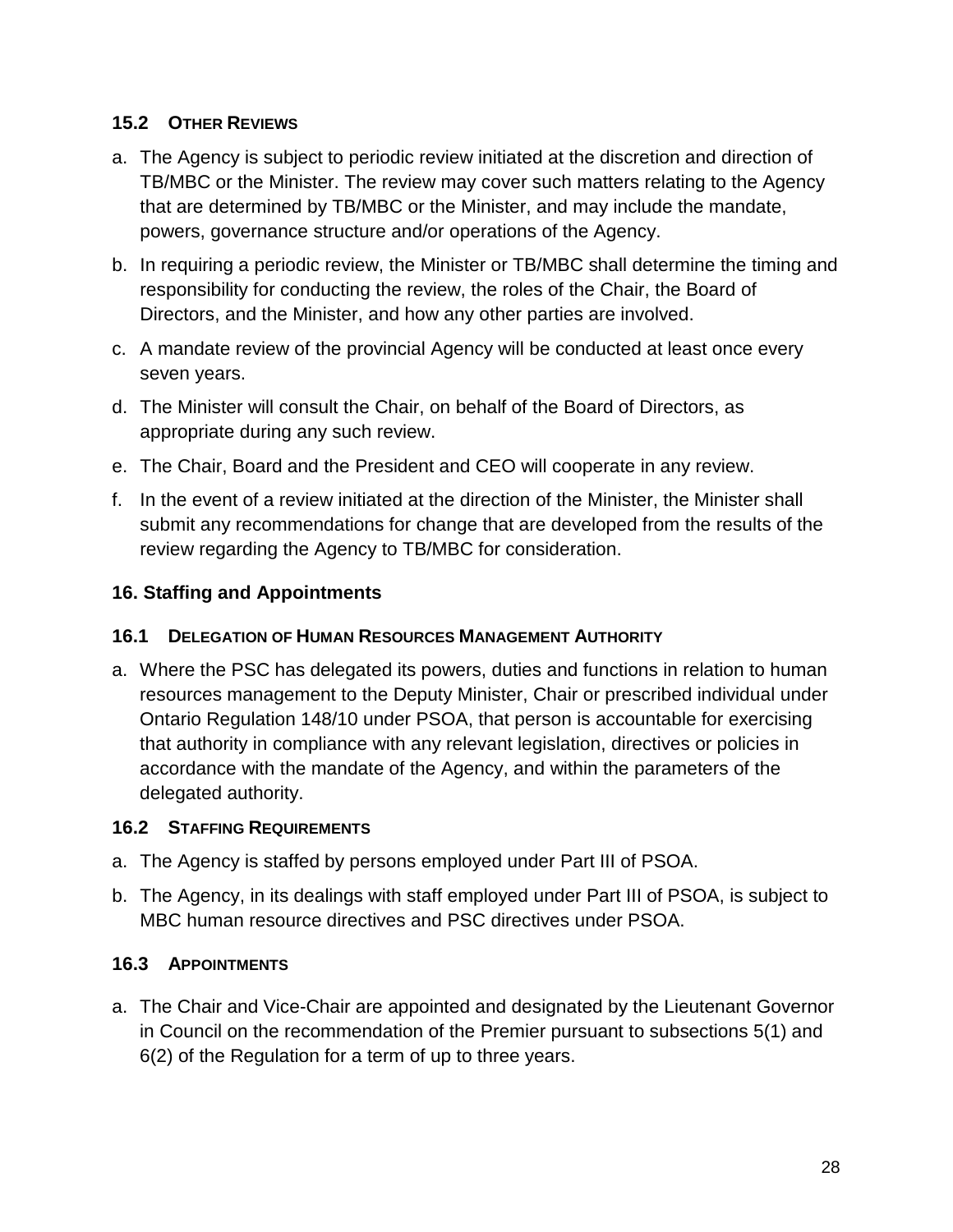- b. The members are appointed by the Lieutenant Governor in Council on the recommendation of the Premier pursuant to subsection 5(1) of the Regulation for a term of up to three years.
- c. The maximum number of members is 17, as set out in subsection 5(1) of the Regulation. There is no minimum.

#### <span id="page-28-0"></span>**16.4 REMUNERATION**

- d. Remuneration for Board members is set by the Lieutenant Governor in Council pursuant to subsection 6(7) of the Regulation.
- e. Travel expenses of Board members must comply with the MBC Travel, Meal and Hospitality Expenses Directives. Reasonable expenses shall be reimbursed.

## <span id="page-28-1"></span>**17. Risk Management, Liability Protection and Insurance**

#### <span id="page-28-2"></span>**17.1 RISK MANAGEMENT**

- a. The Chair, on behalf of the Board of Directors, is responsible for ensuring that a risk management strategy is developed for the provincial Agency, in accordance with the OPS Risk Management process.
- b. The Agency shall ensure that the risks it faces are dealt with in an appropriate manner.

#### <span id="page-28-3"></span>**17.2 LIABILITY PROTECTION AND INSURANCE**

- <span id="page-28-4"></span>a. Section 12 of the Regulation provides that no director, officer or employee of the Agency or any other person acting on behalf of the Agency is personally liable for anything done or omitted in good faith in the exercise or purported exercise of the powers or duties conferred by the Regulation.
- b. Subsection 7(4) of the Regulation provides that subsection 134(1) (standard of care) and section 136 (indemnification and liability insurance) of the *Business Corporations Act* apply to the Agency with necessary modifications.
- c. The Agency is covered under the Government's General & Road Liability Protection Program (GRLPP) for bodily injury, personal injury and property damage claims made by third parties to April 1, 2021, at which time the Agency will be required to procure a commercial general liability policy of standard wording with limits not less than \$5 million per occurrence, from the commercial insurance market.
- d. The members of the Board of Directors of the Agency are not indemnified by the Government while in the conduct of their duties, except with regard to employment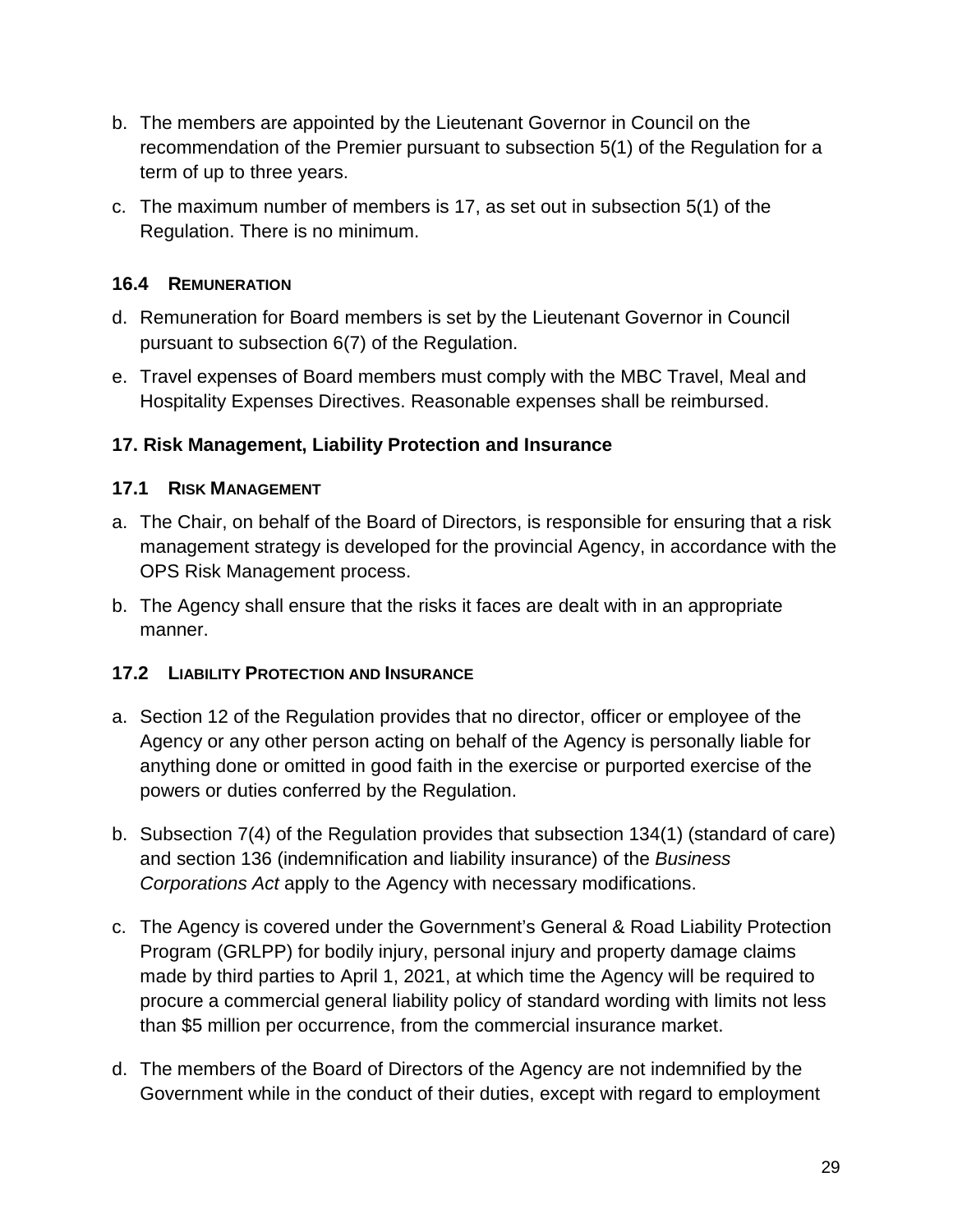practices, as all employees of the agency are Public Servants under the *Public Service of Ontario Act*. For all other management liability exposures, the Agency must maintain its own Directors & Officers liability insurance.

e. In addition, the Agency may be required to procure other insurance policies to cover operational exposures excluded from coverage under the GRLPP and the Agency's Directors & Officers liability insurance. Such coverage may include but is not limited to: cyber liability, errors and omissions liability, fiduciary liability, first-party property coverage, fine arts coverage, automobile insurance, etc. The Agency will consult with the Risk Management and Insurance Services Branch (RMISB) in the Ministry of Government and Consumer Services (MGCS) to identify any additional insurance coverage recommendations.

## **18. Effective Date, Duration and Periodic Review of the MOU**

- a. This MOU becomes effective on the date it is signed by the Minister as the last party to execute it ("Original Effective Date") and continues in effect until it is revoked or replaced by a subsequent MOU signed by the parties.
- b. A copy of the signed MOU and any successor MOU must be provided to the Secretary, Treasury Board/Management Board of Cabinet.
- c. Upon a change in the Minister or Chair, both parties must affirm by letter that this MOU will continue in force without a review (and attach the signed letter to the MOU); or alternatively, they may agree to revise it and sign a new MOU within six (6) months of the change.
- d. A copy of the letter of affirmation, or a new MOU between the Minister and Chair must be provided to the Secretary, Treasury Board/Management Board of Cabinet within six months of the new party's or parties' commencement.
- e. Either the Minister or the Chair, on behalf of the Board of Directors, may initiate a review of this MOU by written request to the other.
- f. If either of the parties deems it expedient to amend this MOU, they may do so only in writing. Any amendment shall only be effective after approval by the parties.
- g. A full review and replacement of this MOU will be conducted immediately in the event of a significant change to the Agency's mandate, powers or governance structure as a result of an amendment to the Regulation.
- h. At a minimum, this MOU will be reviewed at least once every 5 years to ensure it is current and consistent with government expectations.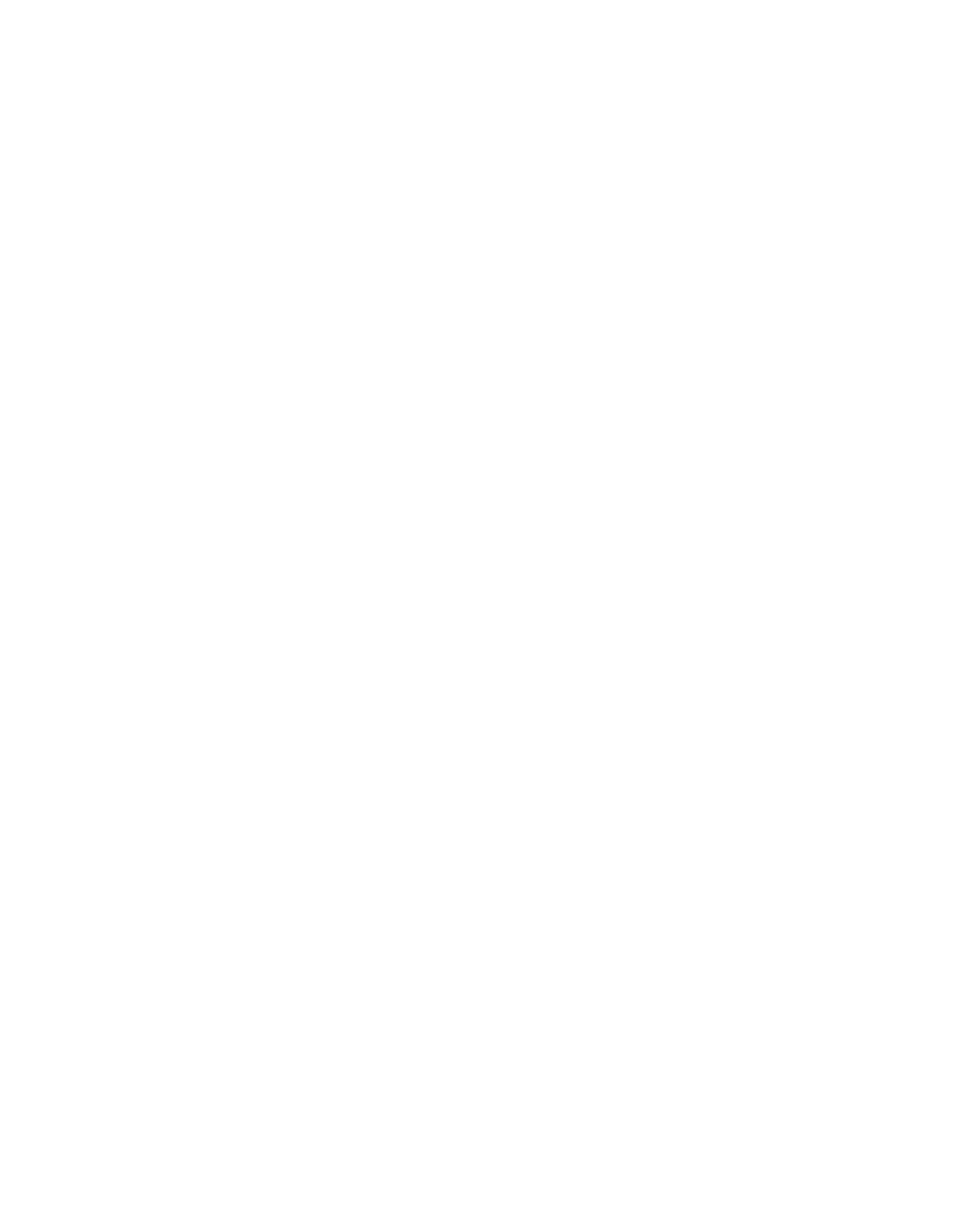| <b>DUE DATE</b>                                                                                                                                                                                                                                                                                                                                      | <b>REPORT / DOCUMENT</b>                                                                               | <b>NAME OF</b><br><b>RESPONSIBLE</b><br><b>OFFICIALS</b>                                        |
|------------------------------------------------------------------------------------------------------------------------------------------------------------------------------------------------------------------------------------------------------------------------------------------------------------------------------------------------------|--------------------------------------------------------------------------------------------------------|-------------------------------------------------------------------------------------------------|
| Submitted annually<br>within three (3) months<br>prior to the Agency's<br>fiscal year end                                                                                                                                                                                                                                                            | <b>Agency Business Plan</b><br>a. Prepares<br>b. Approves<br><b>Provides to Minister</b><br>C.         | a. CEO<br>b. Board<br>Chair<br>C.                                                               |
| Submitted annually<br>within 120 calendar<br>days of the provincial<br>Agency's fiscal year end<br>when the auditor of<br>record is not the Auditor<br>General. When the<br><b>Auditor General is the</b><br>auditor of record, submit<br>their annual report to the<br>Minister within 90<br>calendar days of<br>completing the financial<br>audit. | <b>Annual Report</b><br>a. Prepares<br>b. Approves<br><b>Provides to Minister</b><br>C <sub>1</sub>    | a. CEO<br>b. Board<br>c. Chair                                                                  |
| Semi-annually, or as<br>requested by the<br>Ministry                                                                                                                                                                                                                                                                                                 | Multi-Year Planning, Budget<br>and Public<br><b>Accounts consolidation forms</b><br>(where applicable) | CFO/VP, Finance                                                                                 |
| Annually                                                                                                                                                                                                                                                                                                                                             | <b>Audited Financial Statements</b><br><b>Certificate of Attestation</b>                               | <b>Independent Auditor</b><br><b>CEO</b><br>Chair                                               |
| As a best practice,<br>reviewed at least once<br>every 5 years                                                                                                                                                                                                                                                                                       | Memorandum of Understanding                                                                            | <b>Chair and Minister</b>                                                                       |
| 45 calendar days<br>following the close of a<br>quarter; or as requested<br>by the Ministry                                                                                                                                                                                                                                                          | The Quarterly Governance<br>Package shall include the<br>following requirements (unless                | CEO; or following the<br>organizations Delegation<br>of Financial Authority<br>where applicable |

# <span id="page-31-0"></span>**Appendix 1: Summary of Agency Reporting Requirements**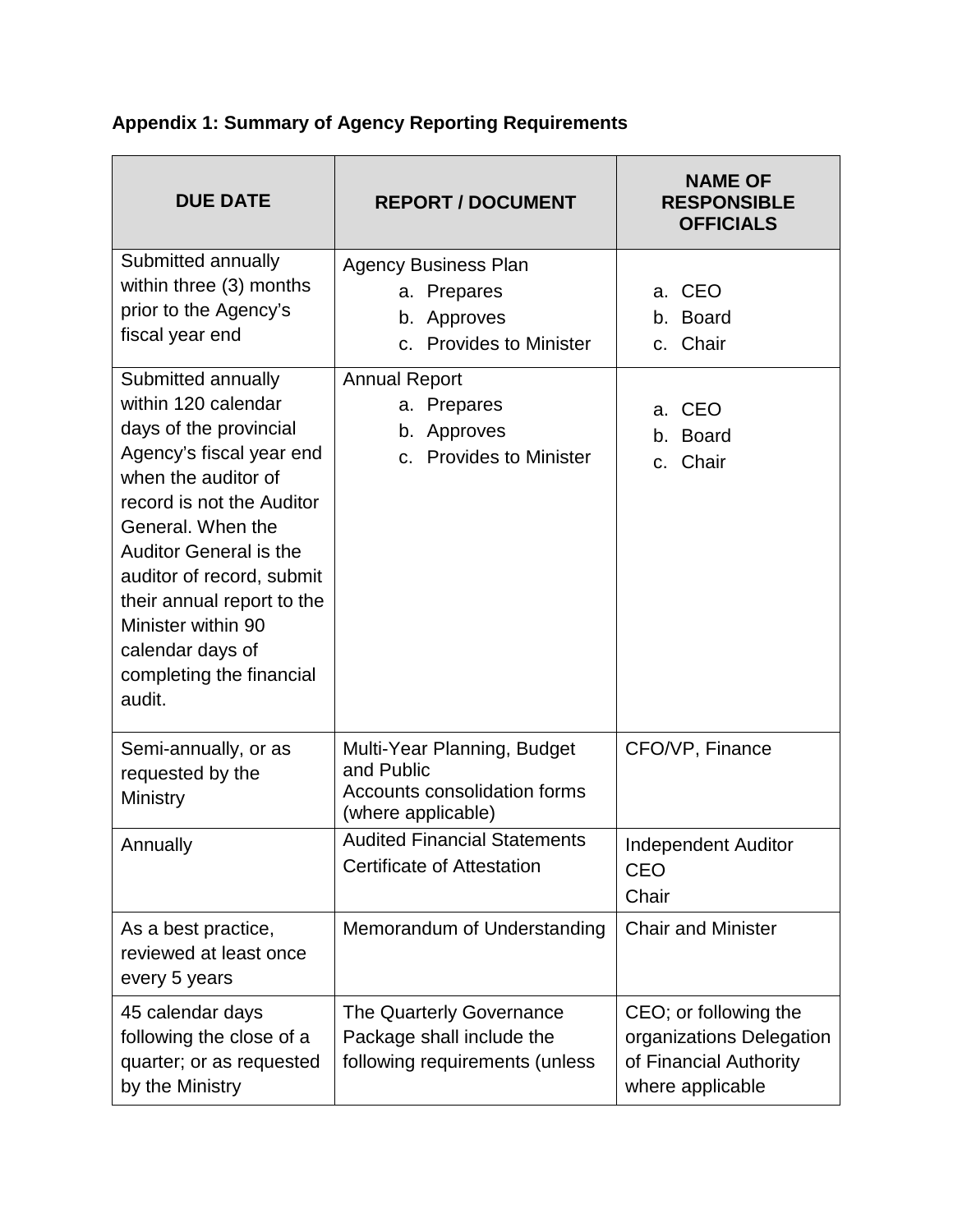| <b>DUE DATE</b> | <b>REPORT / DOCUMENT</b>                                                                                                                           | <b>NAME OF</b><br><b>RESPONSIBLE</b><br><b>OFFICIALS</b> |
|-----------------|----------------------------------------------------------------------------------------------------------------------------------------------------|----------------------------------------------------------|
|                 | agreed otherwise with the<br>Ministry):                                                                                                            |                                                          |
|                 | a. a balance sheet;                                                                                                                                |                                                          |
|                 | b. income statement<br>(forecast vs budget);                                                                                                       |                                                          |
|                 | c. a Statement of Changes<br>in cash position;                                                                                                     |                                                          |
|                 | d. Statement of changes to<br>reserve fund balance<br>(forecast vs actual)                                                                         |                                                          |
|                 | e. Segmented/departmental<br>information describing<br>actual vs. budgeted<br>information regarding<br>revenues and expenses;                      |                                                          |
|                 | f. An explanation to the<br>satisfaction of the<br>Minister regarding any<br>major variances from the<br>Recipient's approved<br>operating budget. |                                                          |
|                 | g. Capital payment request<br>and updates report<br>(applicable if Agency<br>receives capital funding)                                             |                                                          |
|                 | h. As required, one-time<br>operating grant funding<br>compliance reporting<br>requirements                                                        |                                                          |
|                 | Risk assessment and<br>i.<br>management plan                                                                                                       |                                                          |
|                 | Reporting on Agency<br>j.<br>performance measures                                                                                                  |                                                          |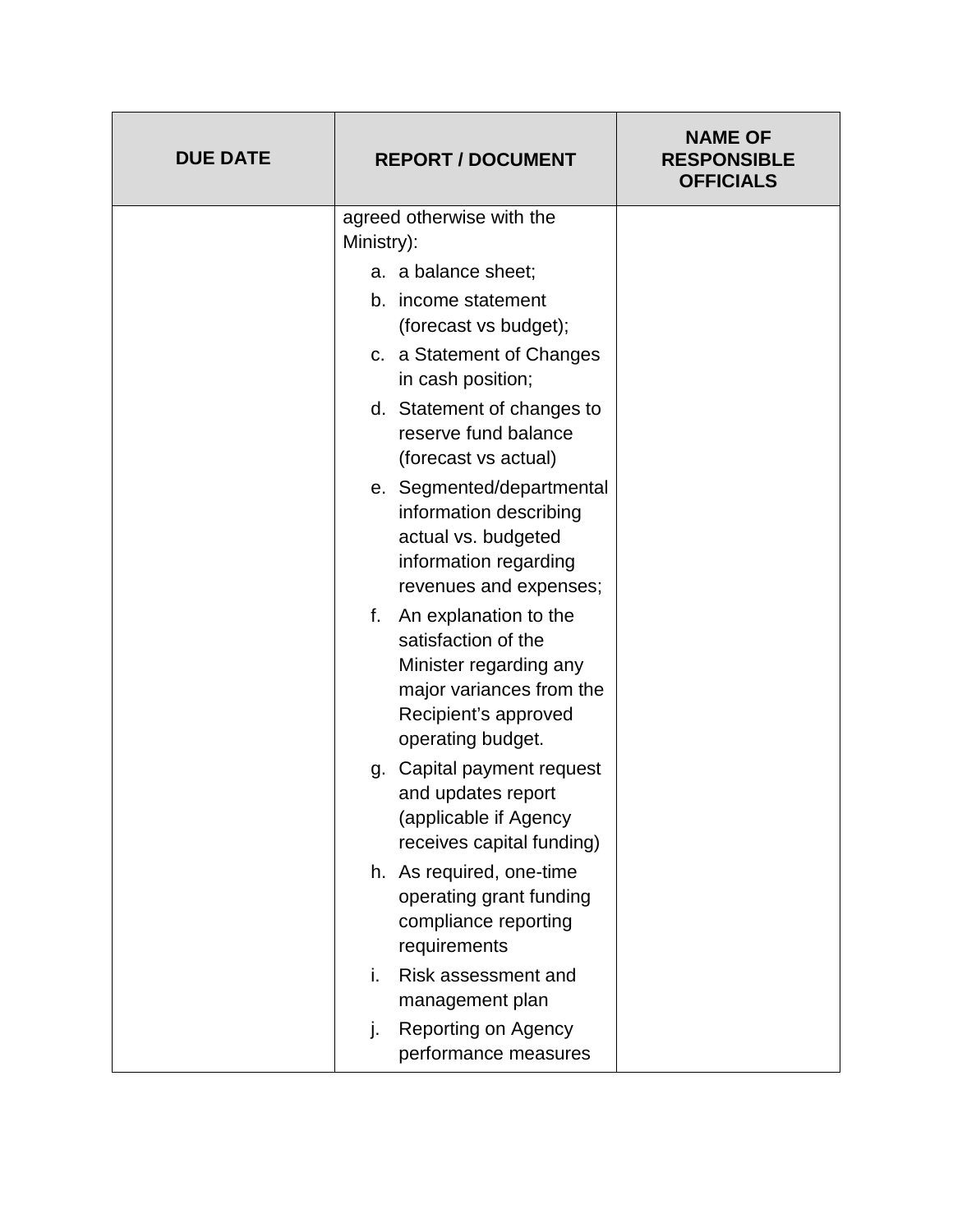<span id="page-33-0"></span>

| <b>DUE DATE</b> | <b>REPORT / DOCUMENT</b>                                                                                                                                                                   | <b>NAME OF</b><br><b>RESPONSIBLE</b><br><b>OFFICIALS</b> |
|-----------------|--------------------------------------------------------------------------------------------------------------------------------------------------------------------------------------------|----------------------------------------------------------|
|                 | k. All Board Agendas and<br>Minutes for the most<br>recent quarter                                                                                                                         |                                                          |
|                 | <b>Other Reports and Documents</b><br>- At the request of the Minister<br>or Deputy Minister, the<br>Recipient will supply specific<br>data and other information that<br>may be required. |                                                          |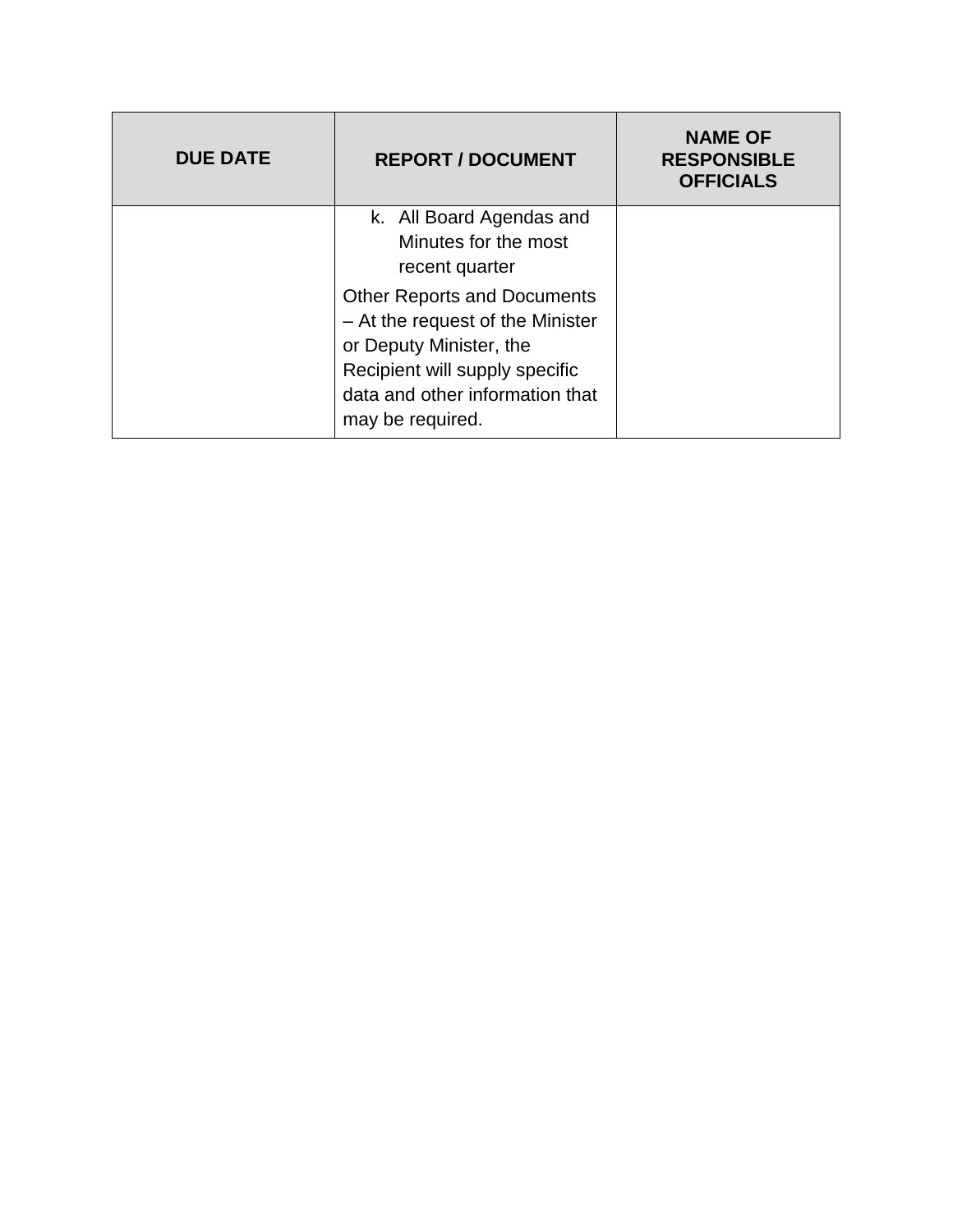## **Appendix 2: Applicable Government of Ontario Directives**

In general, where an Agency's staff is employed under Part III of the *Public Service of Ontario Act*, all of the MBC directives and PSC human resource management directives under the PSOA apply.

- 1. The following TB/MBC and government directives, guidelines and policies apply to the Agency:
	- Agencies & Appointments Directive
	- Accountability Directive
	- Advertising Content Directive
	- Open Data Directive
	- Perquisites Directive
	- Procurement Directive, as it applies in whole or in part
	- Procurement Directive on Advertising, Public and Media Relations and Creative Communications Services
	- Realty Directive
	- Transfer Payment Accountability Directive (if applicable)
	- Travel, Meal and Hospitality Expenses Directive
	- Visual Identity Directive
	- Distributing and Pricing Government Information (Intellectual Property)
- 2. The above directive list is not exhaustive. The Agency is responsible for complying with all directives, policies, guidelines and public communication protocols to which it is subject, irrespective of whether it is included on the list above.
- 3. The Ministry will inform the Agency of amendments or additions to directives, policies, guidelines, and public communication protocols that apply to the Agency.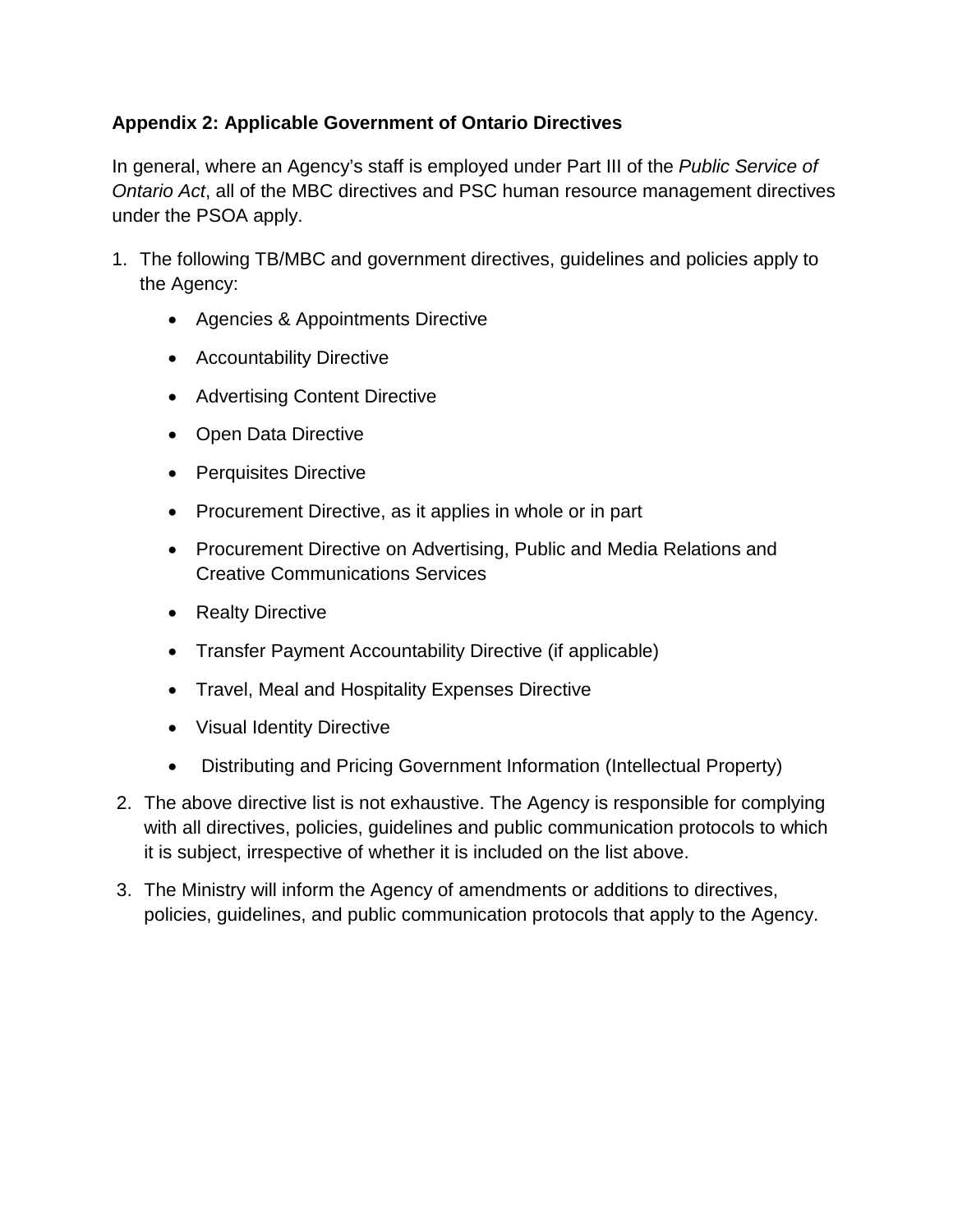## <span id="page-35-0"></span>**Appendix 3: Administrative and Organizational Support Services Provided by the Ministry**

- Communications
- HR Ontario (including Recruitment Services and HR Advisory Services Related to Accommodation for Persons with Disabilities)
- Legal Services
- Ontario Shared Services
- Strategic Business Unit, Human Resources Branch
- Procurement Advisory Services
- Access to the OPS Employee and Family Assistance Program